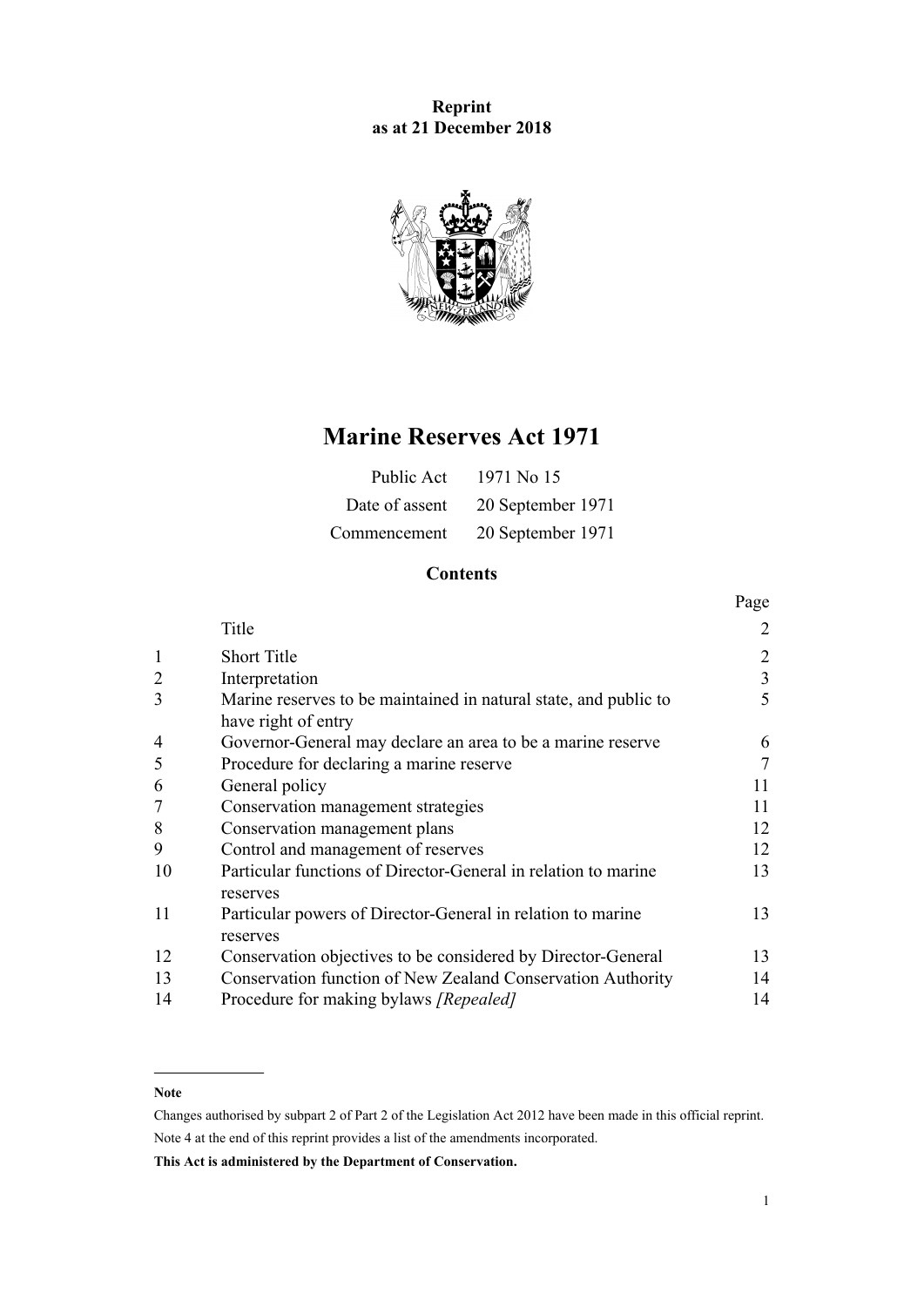<span id="page-1-0"></span>

| s 1             | <b>Marine Reserves Act 1971</b>                                               | Reprinted as at<br>21 December 2018 |
|-----------------|-------------------------------------------------------------------------------|-------------------------------------|
| 15              | Proof of bylaws [Repealed]                                                    | 14                                  |
| 16              | Penalty for breach of bylaws [Repealed]                                       | 14                                  |
| 17              | Rangers                                                                       | 14                                  |
| 18              | General powers of rangers                                                     | 15                                  |
| 18A             | Powers of seizure                                                             | 16                                  |
| 18 <sub>B</sub> | Director-General may release seized property under bond<br>[Repealed]         | 17                                  |
| 18C             | Seized property to be held by Crown if not released [Repealed]                | 17                                  |
| 18 <sub>D</sub> | Crown to release seized property in certain circumstances<br>[Repealed]       | 17                                  |
| 18E             | Seized property forfeited to Crown if ownership not established<br>[Repealed] | 17                                  |
| 18F             | Protection of Crown [Repealed]                                                | 18                                  |
| 18G             | Forfeiture of property on conviction                                          | 18                                  |
| 18GA            | Forfeiture of property for infringement offence                               | 19                                  |
| 18GB            | Disposal of seized property                                                   | 19                                  |
| 18H             | Provisions relating to forfeit property                                       | 20                                  |
| 18I             | Offences                                                                      | 23                                  |
| 18J             | Additional penalty for removing substance from or damaging<br>reserve         | 24                                  |
| 19              | Offences within a reserve [Repealed]                                          | 25                                  |
| 20              | Time for filing charging document                                             | 25                                  |
| 21              | Penalties [Repealed]                                                          | 25                                  |
| 21              | Infringement offences                                                         | 25                                  |
| 21A             | Relationship between infringement offences and other offences                 | 25                                  |
| 21B             | Proceedings for infringement offences                                         | 26                                  |
| 21C             | Who may issue infringement notices                                            | 26                                  |
| 21D             | Infringement notices                                                          | 26                                  |
| 21E             | Reminder notices                                                              | 27                                  |
| 21F             | Payment of infringement fees                                                  | 27                                  |
| 21G             | Penalties for infringement offences                                           | 27                                  |
| 22              | Boundaries of marine reserves to be marked                                    | 27                                  |
| 23              | Rights of access and navigation                                               | 27                                  |
| 24              | Regulations                                                                   | 28                                  |
| 25              | Consequential amendment [Repealed]                                            | 29                                  |

**An Act to provide for the setting up and management of areas of the sea and foreshore as marine reserves for the purpose of preserving them in their natural state as the habitat of marine life for scientific study**

## **1 Short Title**

This Act may be cited as the Marine Reserves Act 1971.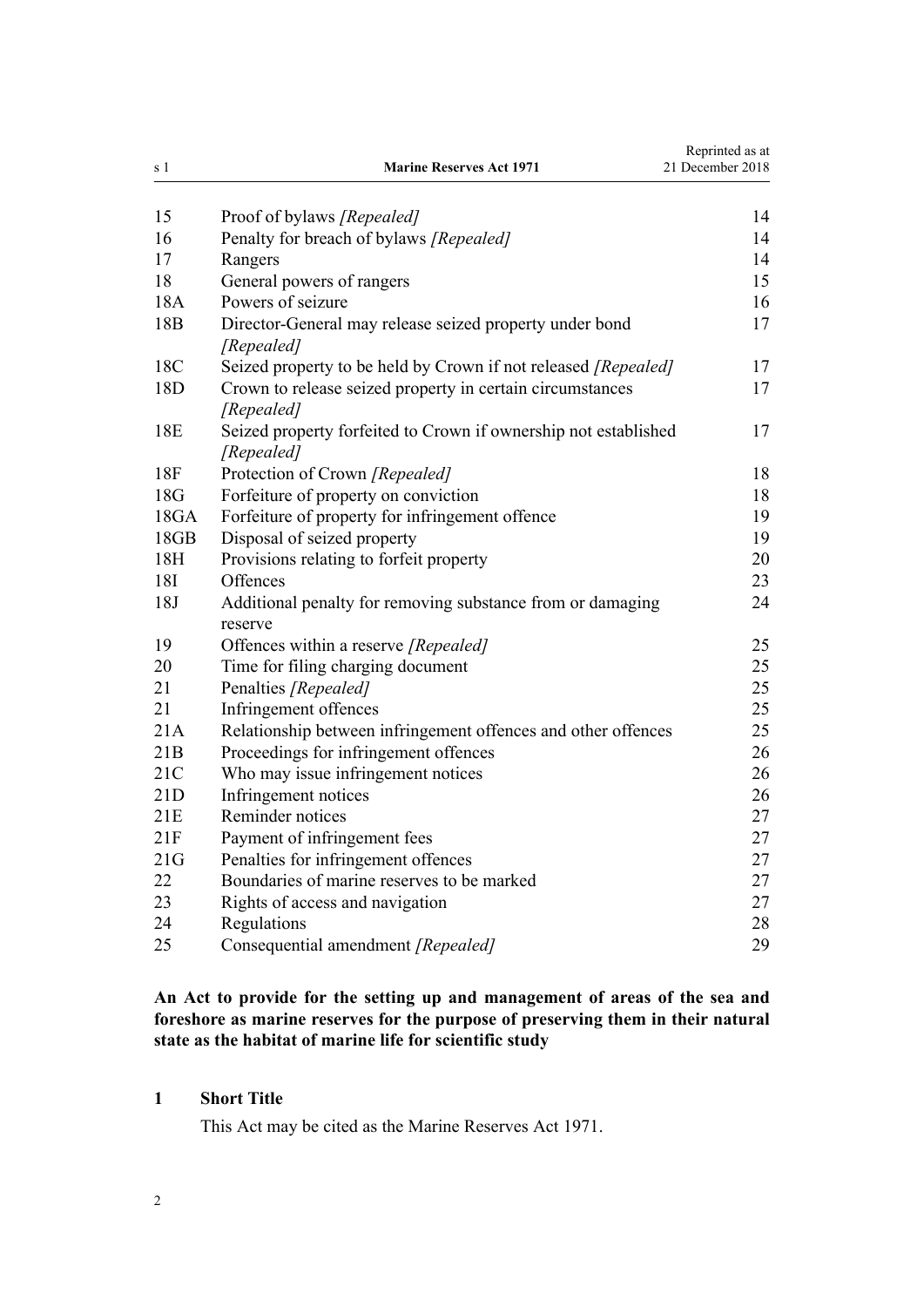### <span id="page-2-0"></span>**2 Interpretation**

In this Act, unless the context otherwise requires,—

**area** means any part of—

- (a) the seabed vertically below an area of the surface of—
	- (i) the territorial sea of New Zealand; or
	- (ii) the internal waters of New Zealand as defined by [section 4](http://legislation.govt.nz/pdflink.aspx?id=DLM442667) of the Territorial Sea, Contiguous Zone, and Exclusive Economic Zone Act 1977; or

(b) the foreshore of the coast of New Zealand;—

and includes any water at any material time upon or vertically above it

**Board** means a Conservation Board established under [section 6L](http://legislation.govt.nz/pdflink.aspx?id=DLM104213) of the Conservation Act 1987

**Conservation Authority** means the New Zealand Conservation Authority established under [section 6A](http://legislation.govt.nz/pdflink.aspx?id=DLM104086) of the Conservation Act 1987

**conservation management plan** means a conservation management plan approved under [section 8](#page-11-0)

**conservation management strategy** means a conservation management strategy approved under [section 17F](http://legislation.govt.nz/pdflink.aspx?id=DLM104608) of the Conservation Act 1987

**Department** means the Department of Conservation

**Director-General** means the Director-General of Conservation

**firearm** means anything from which any shot, bullet, missile, or other projectile can be discharged (whether or not by force of explosive); and includes any firearm as defined in [section 2](http://legislation.govt.nz/pdflink.aspx?id=DLM72627) of the Arms Act 1983; and **to shoot** has a corresponding meaning

**infringement fee**, in relation to an infringement offence, means the infringement fee for the offence prescribed in regulations made under this Act

**infringement offence** means—

- (a) an offence against [section 21](#page-24-0); or
- (b) an offence against regulations made under this Act that is declared by regulations to be an infringement offence

**marine life** means any species of the plant or animal kingdoms which at any time of the life of the species inhabits the sea or foreshore; and includes any specimen of the species whether alive or dead, and any part of any specimen, and the seed, spores, eggs, spawn, young, fry, and offspring of the species; but does not include wildlife within the meaning of the [Wildlife Act 1953](http://legislation.govt.nz/pdflink.aspx?id=DLM276813)

**marine reserve** or **reserve** means a marine reserve constituted under [section 4](#page-5-0)

**mining interest** means—

(a) a coal mining right within the meaning of the Coal Mines Act 1979: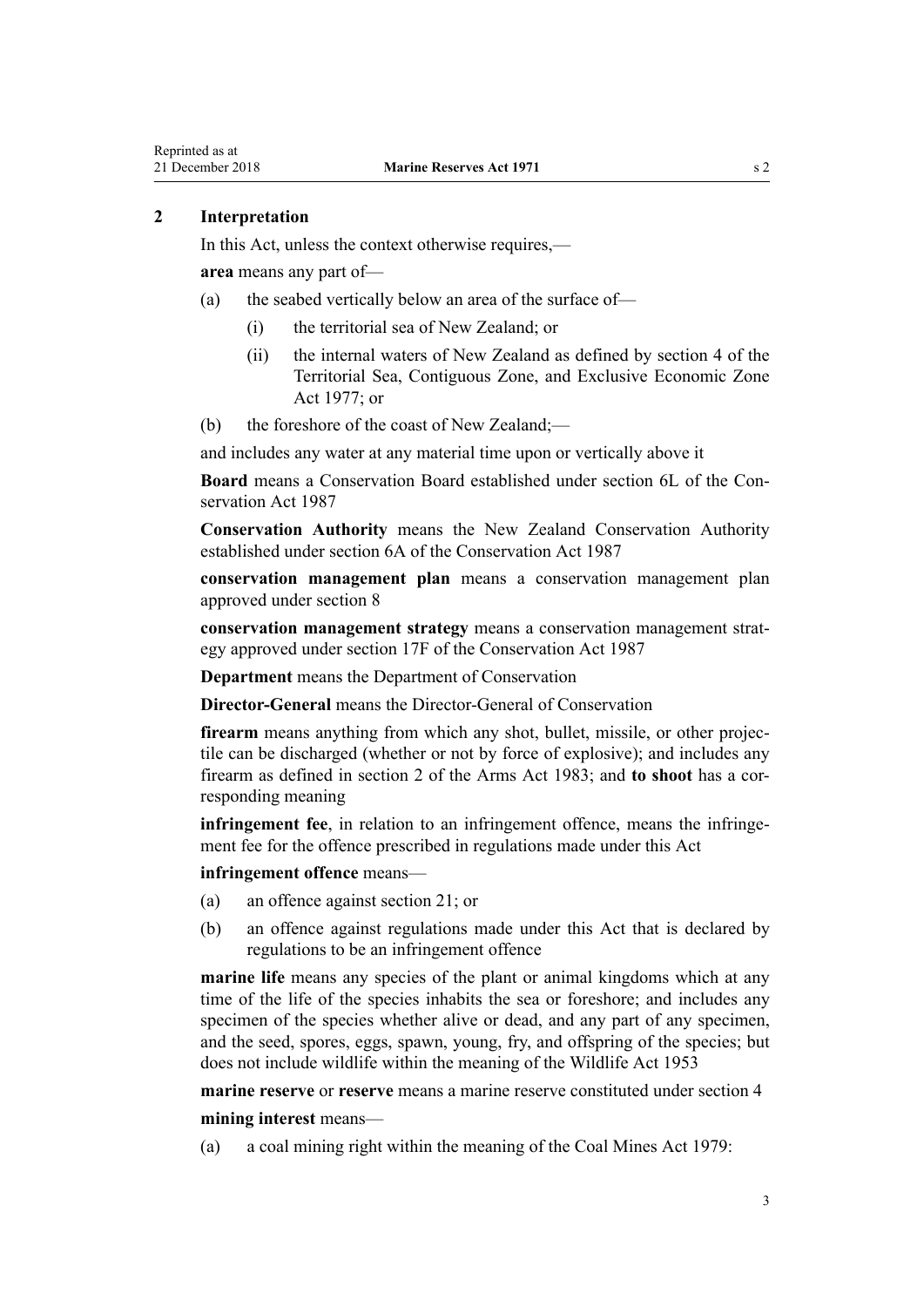- (b) a mining licence or prospecting licence within the meaning of the Petroleum Act 1937:
- (c) any authority to prospect or mine for ironsands granted by the Minister of Mines pursuant to section 3 of the Iron and Steel Industry Act 1959, and any authority to enter on land given by him pursuant to section 6 of that Act, and any right to prospect or mine for ironsands which by virtue of section 5 of that Act may continue to be exercised as if the said section 3 had not been passed:
- (d) while the Mining Act 1926 continues in force, a mining privilege within the meaning of that Act:
- (e) after the commencement of the Mining Act 1971, a mining privilege within the meaning of that Act:
- (f) any licence issued under [section 5](http://legislation.govt.nz/pdflink.aspx?id=DLM351671) of the Continental Shelf Act 1964 to prospect or mine for any mineral, or carry on any operations for the recovery of any mineral:
- (g) any right to prospect or mine for minerals conferred by any other enactment or by any instrument

**Minister** means the Minister of Conservation

**ranger** means a ranger appointed or deemed to be appointed under this Act **sell** includes—

- (a) barter and any form of exchange for consideration:
- (b) offering or attempting to sell:
- (c) receiving for sale or having in possession for sale:
- (d) exposing for sale:
- (e) sending or delivering for sale:
- (f) causing or allowing to be sold, offered for sale, or exposed for sale;—

and **sale** and **sold** have corresponding meanings

**taking**, in relation to any marine life, includes taking, catching, fishing, killing, or pursuing by any means or device; and, in relation to any plant, includes uprooting and transplanting; and also includes any attempt at taking; and **to take** has a corresponding meaning

**use** includes any attempt to use or assistance given or attempted to be given in using.

Section 2 **area** paragraph (a)(i): amended, on 1 October 1977, by [section 33\(1\)](http://legislation.govt.nz/pdflink.aspx?id=DLM442752) of the Territorial Sea, Contiguous Zone, and Exclusive Economic Zone Act 1977 (1977 No 28).

Section 2 **area** paragraph (a)(ii): amended, on 1 August 1996, pursuant to section 5(4) of the Territorial Sea, Contiguous Zone, and Exclusive Economic Zone Amendment Act 1996 (1996 No 74).

Section 2 **area** paragraph (a)(ii): amended, on 1 October 1977, by [section 33\(1\)](http://legislation.govt.nz/pdflink.aspx?id=DLM442752) of the Territorial Sea, Contiguous Zone, and Exclusive Economic Zone Act 1977 (1977 No 28).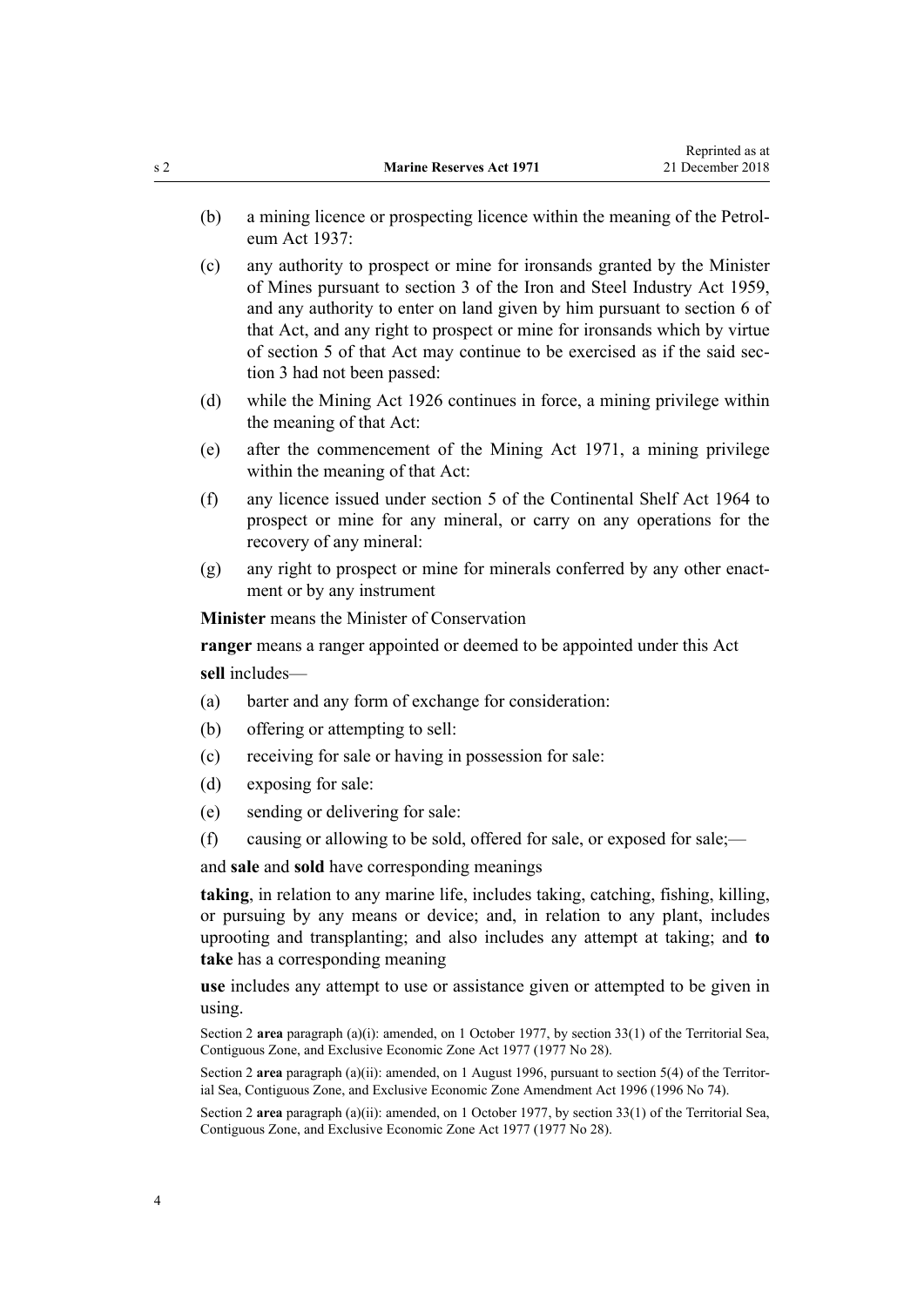<span id="page-4-0"></span>Section 2 **Board**: inserted, on 10 April 1990, by [section 49](http://legislation.govt.nz/pdflink.aspx?id=DLM208766) of the Conservation Law Reform Act 1990 (1990 No 31).

Section 2 **Conservation Authority**: inserted, on 10 April 1990, by [section 49](http://legislation.govt.nz/pdflink.aspx?id=DLM208766) of the Conservation Law Reform Act 1990 (1990 No 31).

Section 2 **conservation management plan**: inserted, on 10 April 1990, by [section 49](http://legislation.govt.nz/pdflink.aspx?id=DLM208766) of the Conservation Law Reform Act 1990 (1990 No 31).

Section 2 **conservation management strategy**: inserted, on 10 April 1990, by [section 49](http://legislation.govt.nz/pdflink.aspx?id=DLM208766) of the Conservation Law Reform Act 1990 (1990 No 31).

Section 2 **Department**: replaced, on 1 April 1987, by [section 65\(1\)](http://legislation.govt.nz/pdflink.aspx?id=DLM106995) of the Conservation Act 1987 (1987 No 65).

Section 2 **Director-General**: replaced, on 1 April 1987, by [section 65\(1\)](http://legislation.govt.nz/pdflink.aspx?id=DLM106995) of the Conservation Act 1987 (1987 No 65).

Section 2 **firearm**: replaced, on 1 October 1996, by [section 316\(1\)](http://legislation.govt.nz/pdflink.aspx?id=DLM399975) of the Fisheries Act 1996 (1996 No 88).

Section 2 **hunt or kill**: repealed, on 1 October 1996, by [section 316\(1\)](http://legislation.govt.nz/pdflink.aspx?id=DLM399975) of the Fisheries Act 1996 (1996 No 88).

Section 2 **infringement fee**: inserted, on 21 December 2018, by [section 21](http://legislation.govt.nz/pdflink.aspx?id=DLM7116210) of the Conservation (Infringement System) Act 2018 (2018 No 61).

Section 2 **infringement offence**: inserted, on 21 December 2018, by [section 21](http://legislation.govt.nz/pdflink.aspx?id=DLM7116210) of the Conservation (Infringement System) Act 2018 (2018 No 61).

Section 2 **mining interest** paragraph (a): amended, on 1 April 1980, pursuant to section 268(2) of the Coal Mines Act 1979 (1979 No 21).

Section 2 **Minister**: replaced, on 1 April 1987, by [section 65\(1\)](http://legislation.govt.nz/pdflink.aspx?id=DLM106995) of the Conservation Act 1987 (1987) No 65).

Section 2 **Secretary for Marine**: repealed, on 1 September 1972, by section 6(1) of the Ministry of Agriculture and Fisheries Amendment Act 1972 (1972 No 3).

Section 2 **sell**: inserted, on 1 October 1996, by [section 316\(1\)](http://legislation.govt.nz/pdflink.aspx?id=DLM399975) of the Fisheries Act 1996 (1996 No 88).

### **3 Marine reserves to be maintained in natural state, and public to have right of entry**

- (1) It is hereby declared that the provisions of this Act shall have effect for the purpose of preserving, as marine reserves for the scientific study of marine life, areas of New Zealand that contain underwater scenery, natural features, or marine life, of such distinctive quality, or so typical, or beautiful, or unique, that their continued preservation is in the national interest.
- (2) It is hereby further declared that, having regard to the general purpose specified in subsection (1), marine reserves shall be so administered and maintained under the provisions of this Act that—
	- (a) they shall be preserved as far as possible in their natural state:
	- (b) the marine life of the reserves shall as far as possible be protected and preserved:
	- (c) the value of the marine reserves as the natural habitat of marine life shall as far as possible be maintained: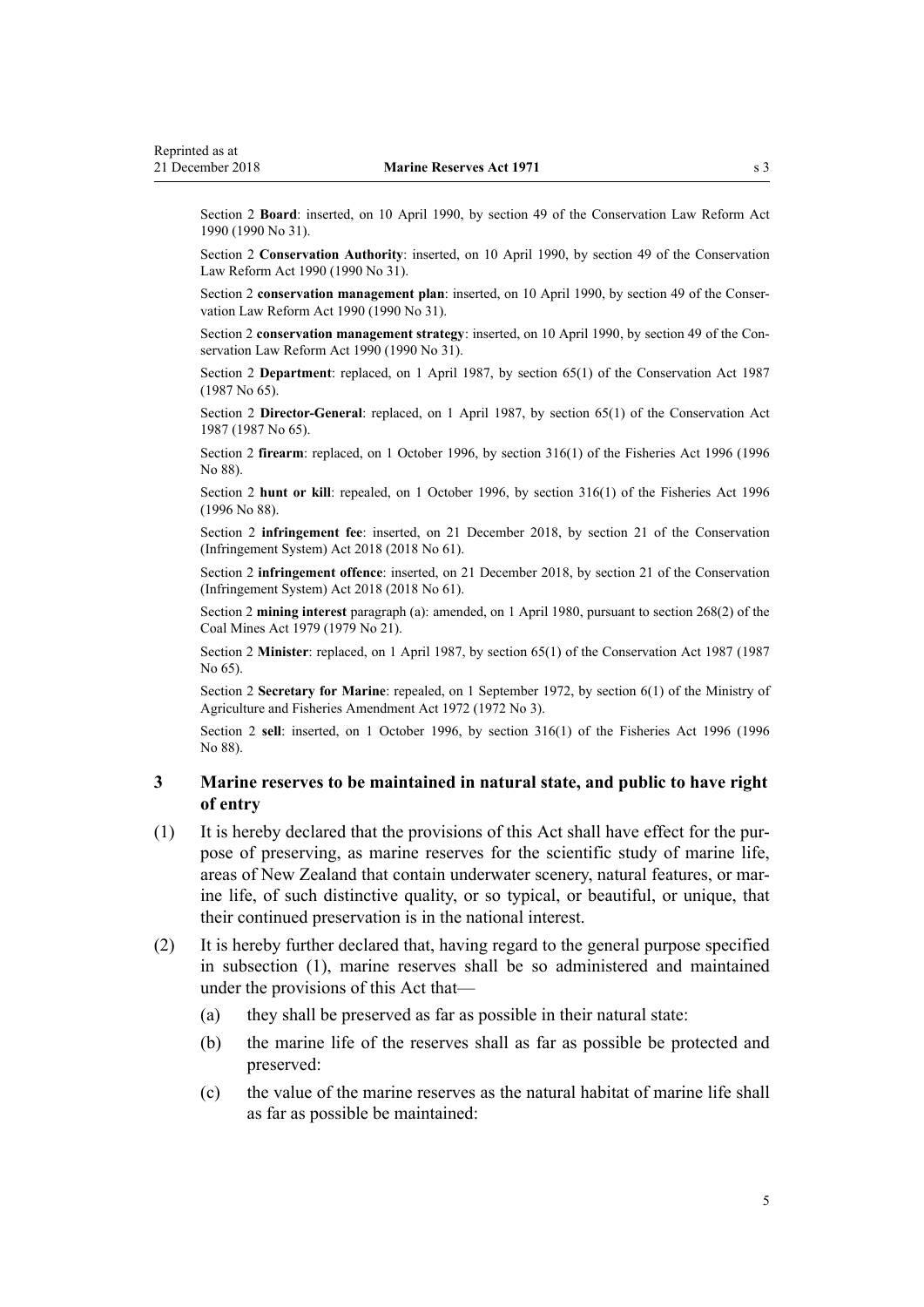- <span id="page-5-0"></span>(d) subject to the provisions of this Act and to the imposition of such conditions and restrictions as may be necessary for the preservation of the marine life or for the welfare in general of the reserves, the public shall have freedom of access and entry to the reserves, so that they may enjoy in full measure the opportunity to study, observe, and record marine life in its natural habitat.
- (3) For the purposes of this section but subject to any authorisation given under [section 11\(b\)](#page-12-0), no person shall fish in a marine reserve except—
	- (a) persons (not being persons holding a permit issued under [Part 4](http://legislation.govt.nz/pdflink.aspx?id=DLM69435) of the Fisheries Act 1983) authorised by notice in the *Gazette* given by the Minister after having regard to the purpose specified in subsection (1); and
	- (b) in accordance with such conditions as to time, place, species of fish, methods, and gear to be used in fishing, as may be specified in the notice; and
	- (c) where not inconsistent with any conditions imposed under paragraph (b), in compliance with restrictions imposed on fishing by the [Fisheries Act](http://legislation.govt.nz/pdflink.aspx?id=DLM66581) [1983](http://legislation.govt.nz/pdflink.aspx?id=DLM66581) and any regulations made under it.
- (4) Nothing in this section shall apply to prohibit any person from fishing in the reserve in accordance with any conditions imposed by any Order in Council made under [section 5](#page-6-0).

Section 3(3): replaced, on 10 April 1990, by [section 50](http://legislation.govt.nz/pdflink.aspx?id=DLM208775) of the Conservation Law Reform Act 1990 (1990 No 31).

Section 3(4): inserted, on 13 January 1981, by section 2 of the Marine Reserves Amendment Act 1980 (1980 No 121).

#### **4 Governor-General may declare an area to be a marine reserve**

- (1) Subject to [section 5,](#page-6-0) the Governor-General may from time to time, by Order in Council, declare that any area described in the order shall be a marine reserve subject to this Act, and to such conditions as may be recommended to him by the Minister under subsection (9) of section 5; but no area in respect of which any lease or licence under the Marine Farming Act 1971 is for the time being in force shall be declared a marine reserve.
- (2) No area within the jurisdiction of any harbour board shall be declared a marine reserve without the consent of the harbour board.
- (3) Notwithstanding anything in the [Public Works Act 1981](http://legislation.govt.nz/pdflink.aspx?id=DLM45426) or any other Act, no public work, other than a work authorised by this Act, may be undertaken or constructed on any area included in a marine reserve except with the consent of the Minister and the Minister in charge of the department in control of the work, and subject to such conditions as those Ministers may jointly impose.
- (4) Subject to subsection (5), and to [section 25](#page-28-0), nothing in this Act or regulations made under this Act shall affect the Coal Mines Act 1979, the Mining Act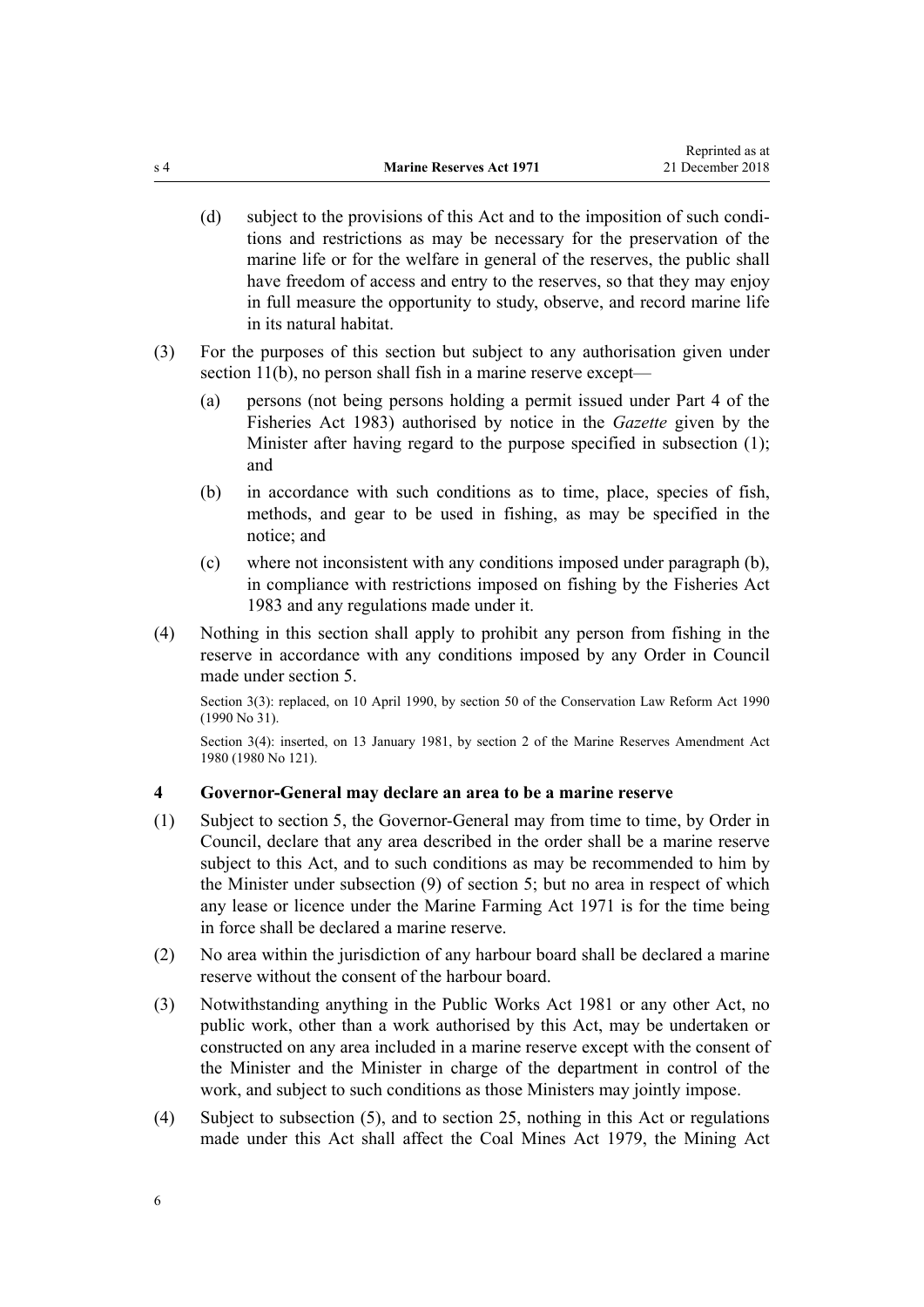<span id="page-6-0"></span>1926, the Mining Act 1971, the Petroleum Act 1937, the Iron and Steel Industry Act 1959, or the [Continental Shelf Act 1964.](http://legislation.govt.nz/pdflink.aspx?id=DLM351638)

- (5) The right to do anything in a marine reserve by virtue of a mining interest (whether in force at, or after, the commencement of this Act) may, notwithstanding anything in the interest or in any of the Acts mentioned in subsection (4), be made subject to this Act or to any provision of it by the Minister of Mines, with the concurrence of the Minister, so notifying in writing the holder of the interest.
- (6) If the right to do anything in a marine reserve by virtue of a mining interest is made subject to this Act or to any provision of this Act, it may continue to be exercised in the marine reserve only to the extent that it can be exercised in accordance with this Act or with the provision, as the case may be; and if it cannot be exercised in accordance with this Act or with the particular provision of this Act, it shall not be exercised at all.

Section 4(3): amended (with effect on 1 April 1987), on 1 July 1987, by section 11(1) of the State-Owned Enterprises Amendment Act 1987 (1987 No 117).

Section 4(3): amended, on 1 February 1982, pursuant to [section 248\(1\)](http://legislation.govt.nz/pdflink.aspx?id=DLM48604) of the Public Works Act 1981 (1981 No 35).

Section 4(3): amended, on 1 September 1972, by section 6(1) of the Ministry of Agriculture and Fisheries Amendment Act 1972 (1972 No 3).

Section 4(4): amended, on 10 April 1990, by [section 51](http://legislation.govt.nz/pdflink.aspx?id=DLM208776) of the Conservation Law Reform Act 1990 (1990 No 31).

Section 4(4): amended, on 1 April 1980, pursuant to section 268(2) of the Coal Mines Act 1979 (1979 No 21).

Section 4(5): amended (with effect on 1 April 1987), on 1 July 1987, by section 11(1) of the State-Owned Enterprises Amendment Act 1987 (1987 No 117).

Section 4(5): amended, on 1 September 1972, by section 6(1) of the Ministry of Agriculture and Fisheries Amendment Act 1972 (1972 No 3).

#### **5 Procedure for declaring a marine reserve**

- (1) No Order in Council shall be made under [section 4](#page-5-0) unless—
	- (a) application for the Order in Council is made to the Director-General by 1 or more of the following:
		- (i) any university within the meaning of the Universities Act 1961:
		- (ii) any body appointed to administer land subject to the [Reserves Act](http://legislation.govt.nz/pdflink.aspx?id=DLM444304) [1977](http://legislation.govt.nz/pdflink.aspx?id=DLM444304) if such land has frontage to the seacoast:
		- (iii) any body corporate or other organisation engaged in or having as one of its objects the scientific study of marine life or natural history:
		- (iv) Maori iwi or hapu who have tangata whenua status over the area:
		- (v) the Director-General:
	- (b) notice of intention to apply for an Order in Council declaring the area a marine reserve has, after consultation with the Director-General, been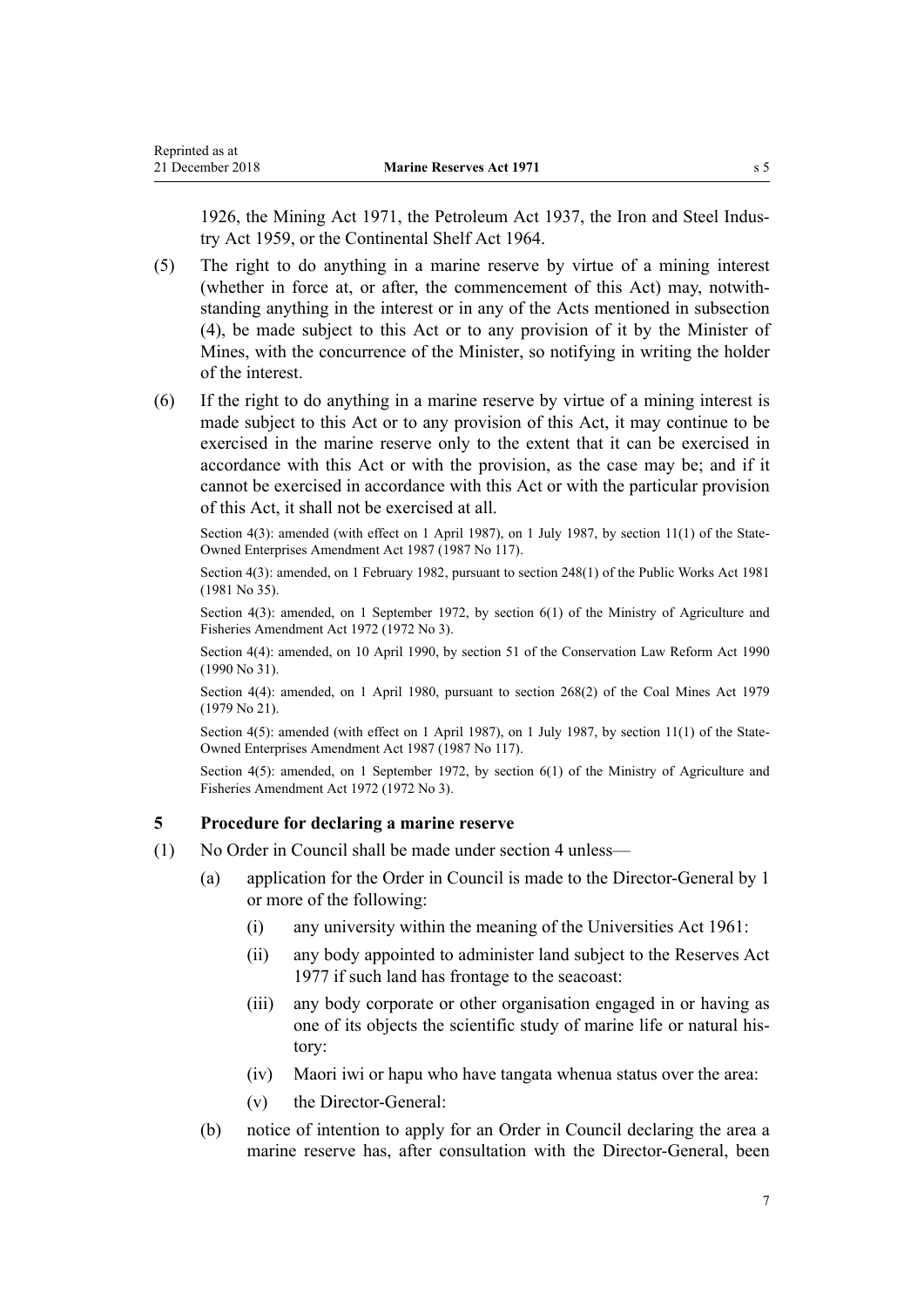published by the applicant for the order at least twice, with an interval of not less than 5 nor more than 10 days between each publication, in some newspaper circulating at or nearest to the place where the area is situated, and at least once in each of 4 daily newspapers, one of which shall be published in Auckland, one in Wellington, one in Christchurch, and one in Dunedin:

- (c) every notice published pursuant to paragraph (b)—
	- (i) states the date of first publication of that notice:
	- (ii) states the place where the plan referred to in subsection (2) may be inspected:
	- (iii) gives a general description of the area proposed to be declared a marine reserve:
	- (iiia) states the proposed name of the proposed marine reserve:
	- (iv) gives an address for service:
	- (v) calls upon all persons wishing to object to the making of the order to send their objections in writing, specifying the grounds thereof, to the Director-General within 2 months from the date of first publication of the notice and to serve a copy of the objections, specifying the grounds thereof, on the applicant within the same time:
- (d) notice in writing of the proposed marine reserve is given by the applicant to—
	- (i) all persons owning any estate or interest in land in or adjoining the proposed reserve. For the purposes of this subparagraph, land shall be deemed to adjoin a proposed marine reserve notwithstanding that it is separated from it by the foreshore or by any road, or that is at a distance of not more than 100 metres from the proposed marine reserve if separated from it by any other reserve of any kind whatsoever or any marginal strip within the meaning of the [Conservation Act 1987](http://legislation.govt.nz/pdflink.aspx?id=DLM103609):
	- (ii) any harbour board if the area or any part of the area proposed as a marine reserve is within the jurisdiction of that harbour board:
	- (iii) any local authority or public body in which the foreshore or the control of the foreshore is vested if that foreshore or any part of it is within the area proposed as a marine reserve:
	- (iv) the Secretary for Transport:
	- (v) the Director-General of Agriculture and Fisheries.
- (2) The Director-General shall cause a plan to be prepared on a suitable scale showing all tidal waters coloured blue, and the boundaries and extent of the area sought to be declared a marine reserve. The plan shall be open for inspec-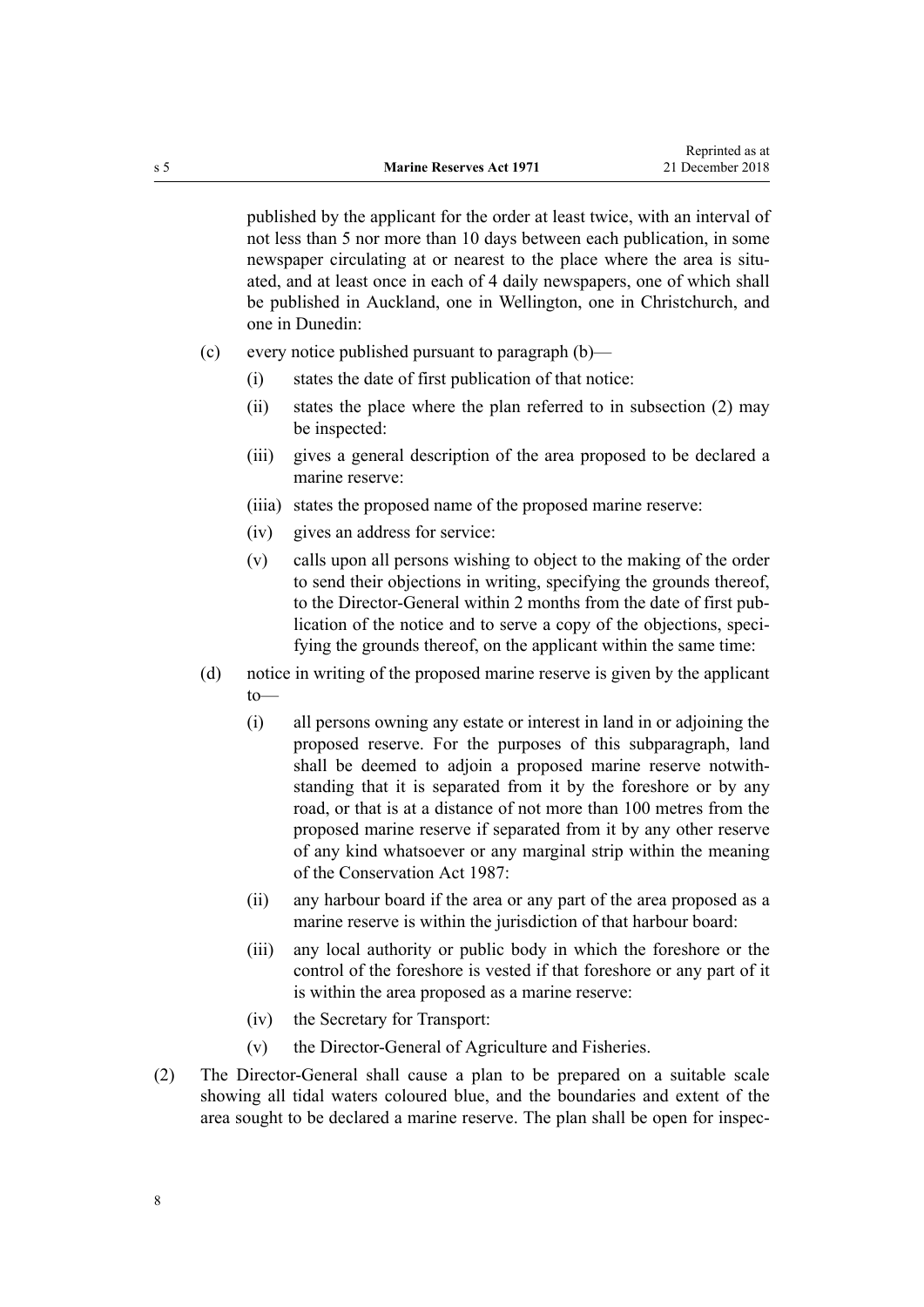tion free of charge during ordinary office hours by any person at the office of the Department nearest to the proposed reserve.

- (3) All persons wishing to object to the making of the order shall, within 2 months from the date of first publication of the notice published pursuant to paragraph (b) of subsection (1), send their objections in writing, specifying the grounds thereof, to the Director-General and shall serve a copy of their objections, specifying the grounds thereof, on the applicant within the same time.
- (4) The applicant may, on receiving any copy of objections under subsection (3), answer those objections in writing to the Director-General within 3 months from the date of first publication of the notice published pursuant to paragraph (b) of subsection (1), and the Director-General shall send any such answer he may receive within that time to the Minister for consideration.
- (5) The Director-General shall refer to the Minister all such objections received within the said period of 2 months, and any answer received within the said period of 3 months.
- (6) Where any objection has been made in accordance with subsection (3), the Minister shall, before considering the application, decide whether or not the objection should be upheld and, in doing so, shall take into consideration any answer made to the objection by the applicant and, if the applicant is the Director-General, any report on the objection and the application the Minister may have obtained from an independent source. If the objection is upheld the area shall not be declared a marine reserve. In making any such decision, the Minister shall not be bound to follow any formal procedure, but shall have regard to all submissions made by or on behalf of the objector, and to any answer made by the applicant, and shall uphold the objection if he is satisfied that declaring the area a marine reserve would—
	- (a) interfere unduly with any estate or interest in land in or adjoining the proposed reserve:
	- (b) interfere unduly with any existing right of navigation:
	- (c) interfere unduly with commercial fishing:
	- (d) interfere unduly with or adversely affect any existing usage of the area for recreational purposes:
	- (e) otherwise be contrary to the public interest.
- (7) The decision of the Minister shall be final.
- (7A) Before the decision of the Minister becomes final under subsection (7), the proposal must, to the extent that it relates to the proposed name of the proposed marine reserve, be referred to the New Zealand Geographic Board under [sec](http://legislation.govt.nz/pdflink.aspx?id=DLM1065508)[tion 27\(2\)](http://legislation.govt.nz/pdflink.aspx?id=DLM1065508) or [30](http://legislation.govt.nz/pdflink.aspx?id=DLM1065512) of the New Zealand Geographic Board (Ngā Pou Taunaha o Aotearoa) Act 2008, as the case may be.
- (8) The Director-General shall cause the Minister's decision, together with the grounds therefor, to be notified in writing to the objector and to the applicant.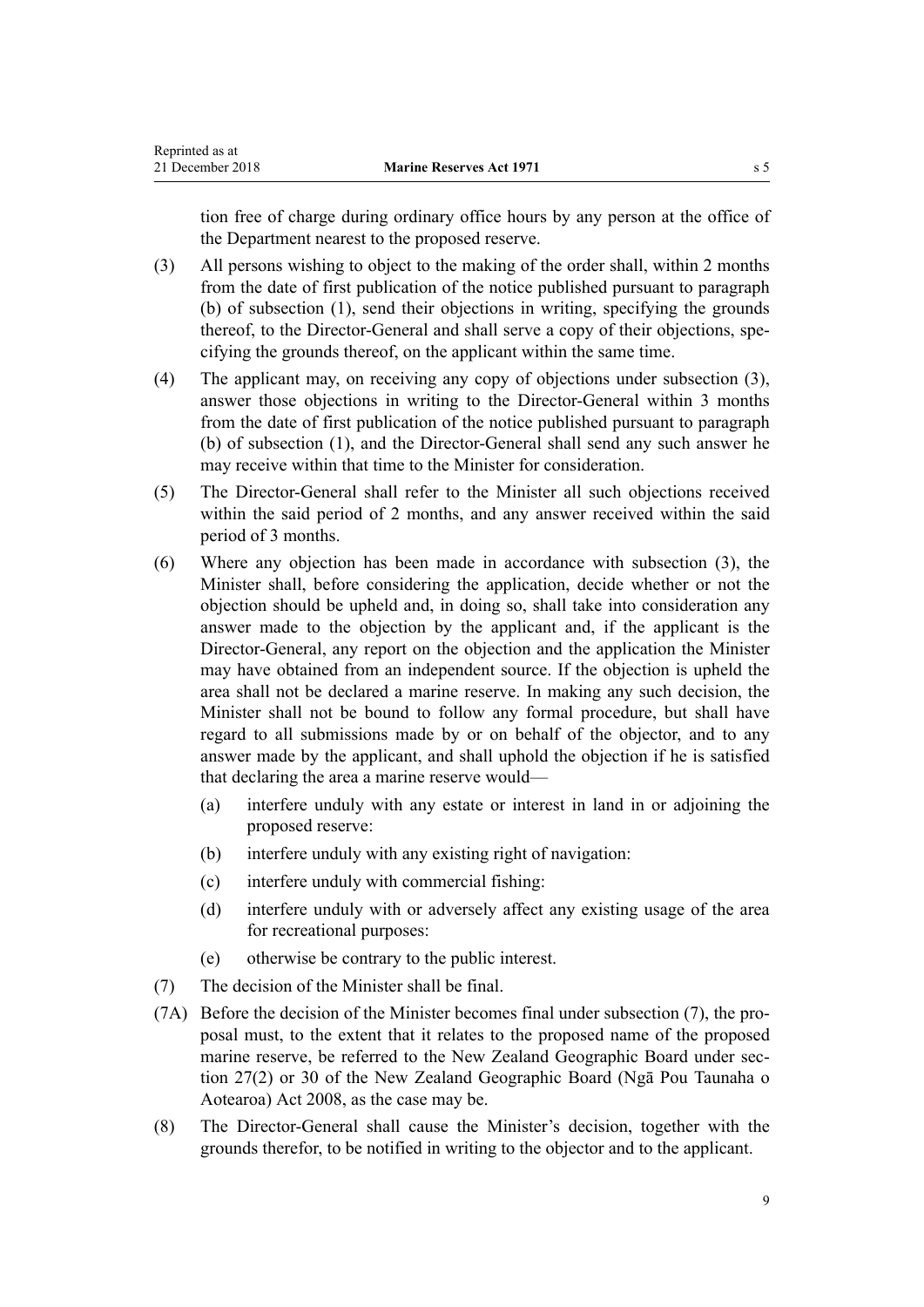- (9) If, after consideration of all objections, the Minister is of the opinion that no objection should be upheld and that to declare the area a marine reserve will be in the best interests of scientific study and will be for the benefit of the public, and it is expedient that the area should be declared a marine reserve, either unconditionally or subject to any conditions (including any condition as to providing the cost of marking the boundaries of the marine reserve under [section](#page-26-0) [22,](#page-26-0) and any condition permitting fishing within the reserve by persons not holding a permit issued under [Part 4](http://legislation.govt.nz/pdflink.aspx?id=DLM69435) of the Fisheries Act 1983), the Minister shall, if the Ministers of Transport and Fisheries concur, recommend to the Governor-General the making of an Order in Council accordingly.
- (10) If notice is required by this section to be given to any person, it shall be deemed to be given to all the owners of any Maori land within the meaning of the Maori Affairs Act 1953, when it is given to such owners as have been nominated for the purpose by the Registrar of the Maori Land Court at the request of the person required to give the notice. On receiving any such request the Registrar shall nominate all owners whose current addresses are known to him.
- (11) For the purposes of this section the expression **estate or interest in land** shall include any mining interest.
- (12) This section shall bind the Crown.

Section 5(1)(a): replaced, on 1 October 1996, by [section 316\(1\)](http://legislation.govt.nz/pdflink.aspx?id=DLM399975) of the Fisheries Act 1996 (1996) No 88).

Section 5(1)(b): amended, on 1 September 1972, by section 6(1) of the Ministry of Agriculture and Fisheries Amendment Act 1972 (1972 No 3).

Section  $5(1)(c)(i)$  iiia): inserted, on 1 November 2008, by [section 38](http://legislation.govt.nz/pdflink.aspx?id=DLM1065526) of the New Zealand Geographic Board (Ngā Pou Taunaha o Aotearoa) Act 2008 (2008 No 30).

Section  $5(1)(c)(v)$ : amended, on 1 September 1972, by section  $6(1)$  of the Ministry of Agriculture and Fisheries Amendment Act 1972 (1972 No 3).

Section  $5(1)(d)(i)$ : amended, on 1 April 1987, by section 65(1) of the Conservation Act 1987 (1987) No 65).

Section 5(1)(d)(i): amended, on 9 October 1975, by section 2 of the Marine Reserves Amendment Act 1975 (1975 No 90).

Section  $5(1)(d)(iv)$ : inserted, on 1 September 1972, by section  $6(1)$  of the Ministry of Agriculture and Fisheries Amendment Act 1972 (1972 No 3).

Section  $5(1)(d)(v)$ : inserted, on 1 April 1987, by [section 65\(1\)](http://legislation.govt.nz/pdflink.aspx?id=DLM106995) of the Conservation Act 1987 (1987) No 65).

Section 5(2): amended, on 1 September 1972, by section 6(1) of the Ministry of Agriculture and Fisheries Amendment Act 1972 (1972 No 3).

Section 5(3): amended, on 1 September 1972, by section 6(1) of the Ministry of Agriculture and Fisheries Amendment Act 1972 (1972 No 3).

Section 5(4): amended, on 1 September 1972, by section 6(1) of the Ministry of Agriculture and Fisheries Amendment Act 1972 (1972 No 3).

Section 5(5): amended, on 1 September 1972, by section 6(1) of the Ministry of Agriculture and Fisheries Amendment Act 1972 (1972 No 3).

Section 5(6): amended, on 14 February 1978, by section 3(2) of the Marine Reserves Amendment Act 1977 (1977 No 136).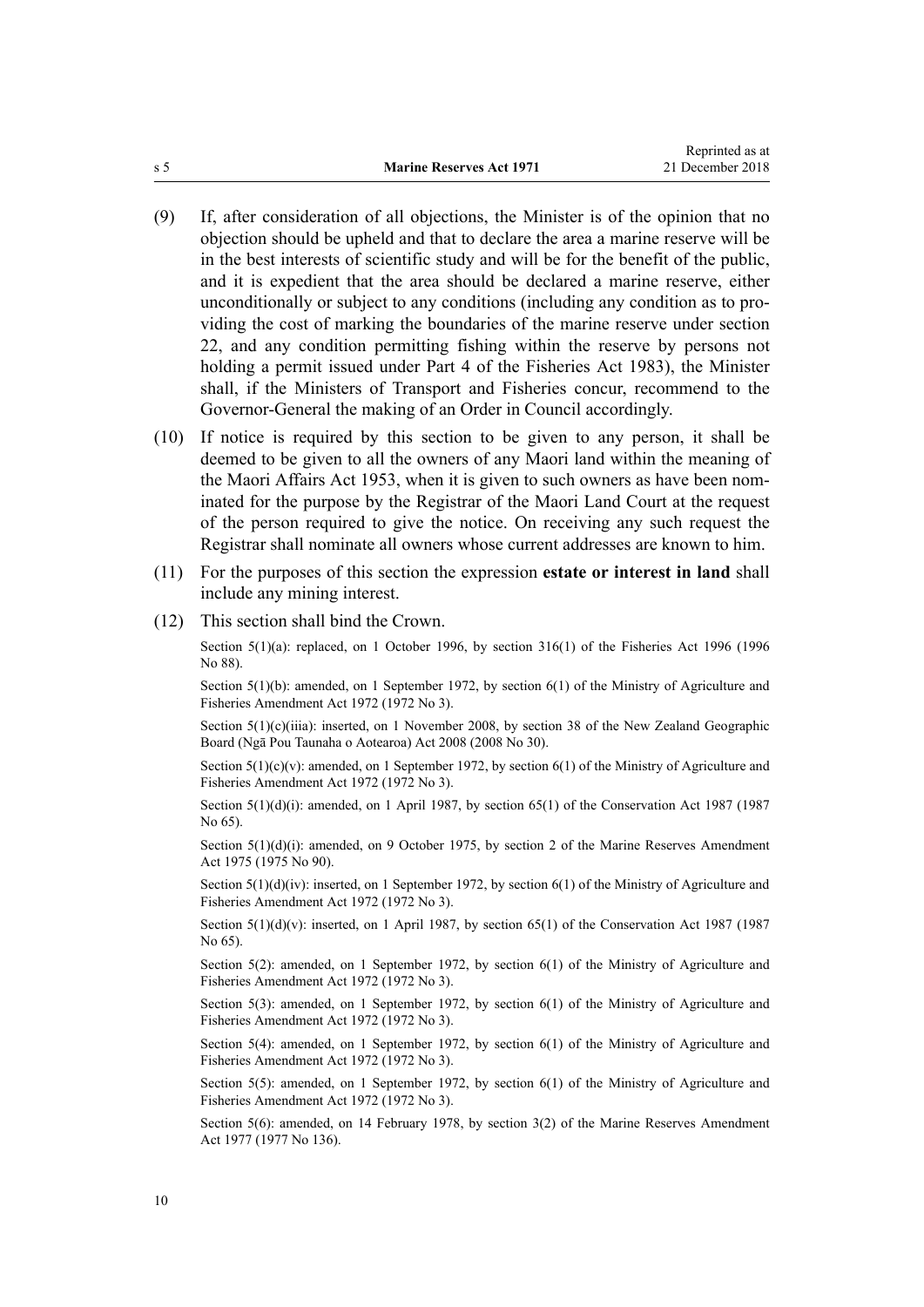<span id="page-10-0"></span>Section 5(7A): inserted, on 1 November 2008, by [section 38](http://legislation.govt.nz/pdflink.aspx?id=DLM1065526) of the New Zealand Geographic Board (Ngā Pou Taunaha o Aotearoa) Act 2008 (2008 No 30).

Section 5(8): amended, on 1 September 1972, by section 6(1) of the Ministry of Agriculture and Fisheries Amendment Act 1972 (1972 No 3).

Section 5(9): replaced, on 10 April 1990, by [section 52](http://legislation.govt.nz/pdflink.aspx?id=DLM208777) of the Conservation Law Reform Act 1990 (1990 No 31).

Section 5(12): inserted, on 14 February 1978, by section 3(4) of the Marine Reserves Amendment Act 1977 (1977 No 136).

### **6 General policy**

- (1) The Minister may approve statements of general policy for the implementation of this Act in any area or areas; and may from time to time amend any such statement in the light of changing circumstances or increased knowledge.
- (2) Nothing in any such general policy shall derogate from any provision in this Act or any other Act.
- (3) For the purposes of this section, [sections 17B\(3\),](http://legislation.govt.nz/pdflink.aspx?id=DLM104294) [17B\(4\)](http://legislation.govt.nz/pdflink.aspx?id=DLM104294), and [17N](http://legislation.govt.nz/pdflink.aspx?id=DLM104629) of the Conservation Act 1987 shall, with any necessary modifications, apply with respect to such general policies, subject to the following provisions:
	- (a) in addition to the consultation required by section  $17B(3)(a)$  of that Act, the Director-General shall also consult the Director-General of Agriculture and Fisheries, the Secretary for Transport, and the Secretary for the Environment before preparing any such policy:
	- (b) as soon as practicable after a draft policy is prepared under [section](http://legislation.govt.nz/pdflink.aspx?id=DLM104294) [17B\(3\)](http://legislation.govt.nz/pdflink.aspx?id=DLM104294) of that Act, the Director-General shall send a copy of it to each of the persons referred to in paragraph (a):
	- (c) before sending a draft policy to the Conservation Authority, the Director-General shall consider any comments made by the persons referred to in paragraph (a).

Section 6: replaced, on 10 April 1990, by [section 53](http://legislation.govt.nz/pdflink.aspx?id=DLM208778) of the Conservation Law Reform Act 1990 (1990 No 31).

#### **7 Conservation management strategies**

- (1) Every conservation management strategy shall establish objectives for the integrated management of marine reserves under this Act.
- (2) For the purposes of this section, the following provisions shall apply in addition to those in [section 17F](http://legislation.govt.nz/pdflink.aspx?id=DLM104608) of the Conservation Act 1987:
	- (a) the Director-General shall consult the Director-General of Agriculture and Fisheries before notifying a draft strategy under [section 17F\(a\)](http://legislation.govt.nz/pdflink.aspx?id=DLM104608) of that Act:
	- (b) as soon as practicable after the draft strategy has been prepared, the Director-General shall send a copy of the draft strategy to the Director-General of Agriculture and Fisheries, the Secretary for Transport, and all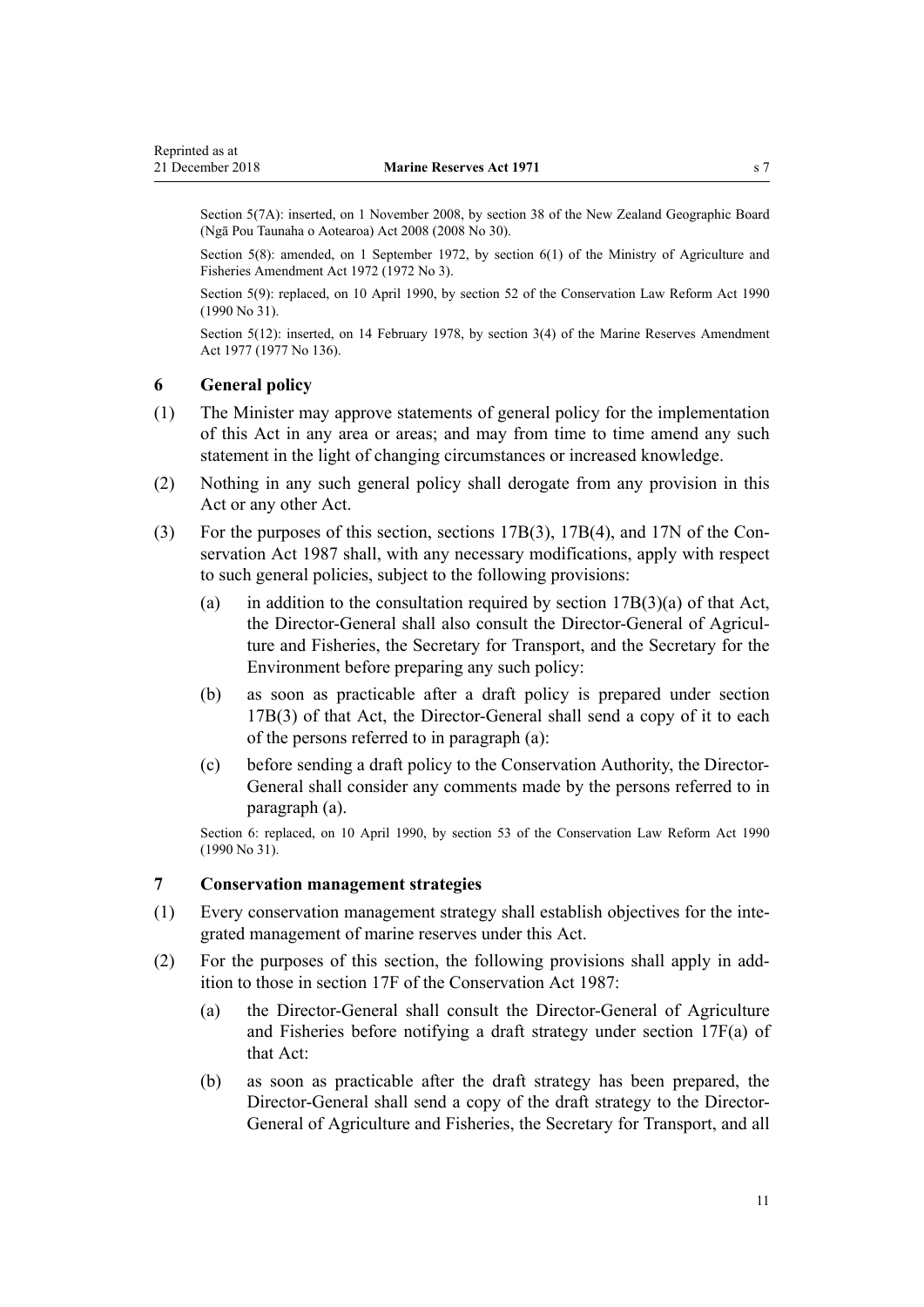<span id="page-11-0"></span>regional councils within the meaning of the [Local Government Act 2002](http://legislation.govt.nz/pdflink.aspx?id=DLM170872) that are affected:

(c) before sending the draft strategy to the Conservation Boards affected, the Director-General shall consider any comments made by the Director-General of Agriculture and Fisheries, the Secretary for Transport, and such regional councils.

Section 7: replaced, on 10 April 1990, by [section 53](http://legislation.govt.nz/pdflink.aspx?id=DLM208778) of the Conservation Law Reform Act 1990 (1990 No 31).

Section 7(2)(b): amended, on 1 July 2003, by [section 262](http://legislation.govt.nz/pdflink.aspx?id=DLM174088) of the Local Government Act 2002 (2002 No 84).

#### **8 Conservation management plans**

- (1) The purpose of a conservation management plan under this section is to establish objectives for the management of a marine reserve or reserves.
- (2) For the purposes of this section, [sections 17E](http://legislation.govt.nz/pdflink.aspx?id=DLM104603) (except subsections (1), (4), (6), and (7)), [17G,](http://legislation.govt.nz/pdflink.aspx?id=DLM104611) and [17N](http://legislation.govt.nz/pdflink.aspx?id=DLM104629) of the Conservation Act 1987 shall, with any necessary modifications, apply with respect to conservation management plans under this section, subject to the following provisions:
	- (a) in addition to the consultation required by section  $17F(a)$  of that Act (as applied by [section 17G\(1\)](http://legislation.govt.nz/pdflink.aspx?id=DLM104611) of that Act), the Director-General shall also consult the Director-General of Agriculture and Fisheries, the Secretary for Transport, and all regional councils within the meaning of the [Local](http://legislation.govt.nz/pdflink.aspx?id=DLM170872) [Government Act 2002](http://legislation.govt.nz/pdflink.aspx?id=DLM170872) that are affected:
	- (b) in addition to the notification required by section  $17F(a)$  of that Act (as so applied), the Director-General shall also send a copy of the draft plan to the Director-General of Agriculture and Fisheries, the Secretary for Transport, and all such regional councils that are affected:
	- (c) before sending the draft plan to the Boards affected, the Director-General shall consider any comments made by the Director-General of Agriculture and Fisheries, the Secretary for Transport, and all such regional councils that are affected.

Section 8: replaced, on 10 April 1990, by [section 53](http://legislation.govt.nz/pdflink.aspx?id=DLM208778) of the Conservation Law Reform Act 1990 (1990 No 31).

Section 8(2)(a): amended, on 1 July 2003, by [section 262](http://legislation.govt.nz/pdflink.aspx?id=DLM174088) of the Local Government Act 2002 (2002 No 84).

Section 8(2)(b): amended, on 1 July 2003, by [section 262](http://legislation.govt.nz/pdflink.aspx?id=DLM174088) of the Local Government Act 2002 (2002) No 84).

Section 8(2)(c): amended, on 1 July 2003, by [section 262](http://legislation.govt.nz/pdflink.aspx?id=DLM174088) of the Local Government Act 2002 (2002) No 84).

### **9 Control and management of reserves**

Subject to this Act, the Director-General shall administer, manage, and control marine reserves in accordance with approved general policies, conservation management strategies, and conservation management plans.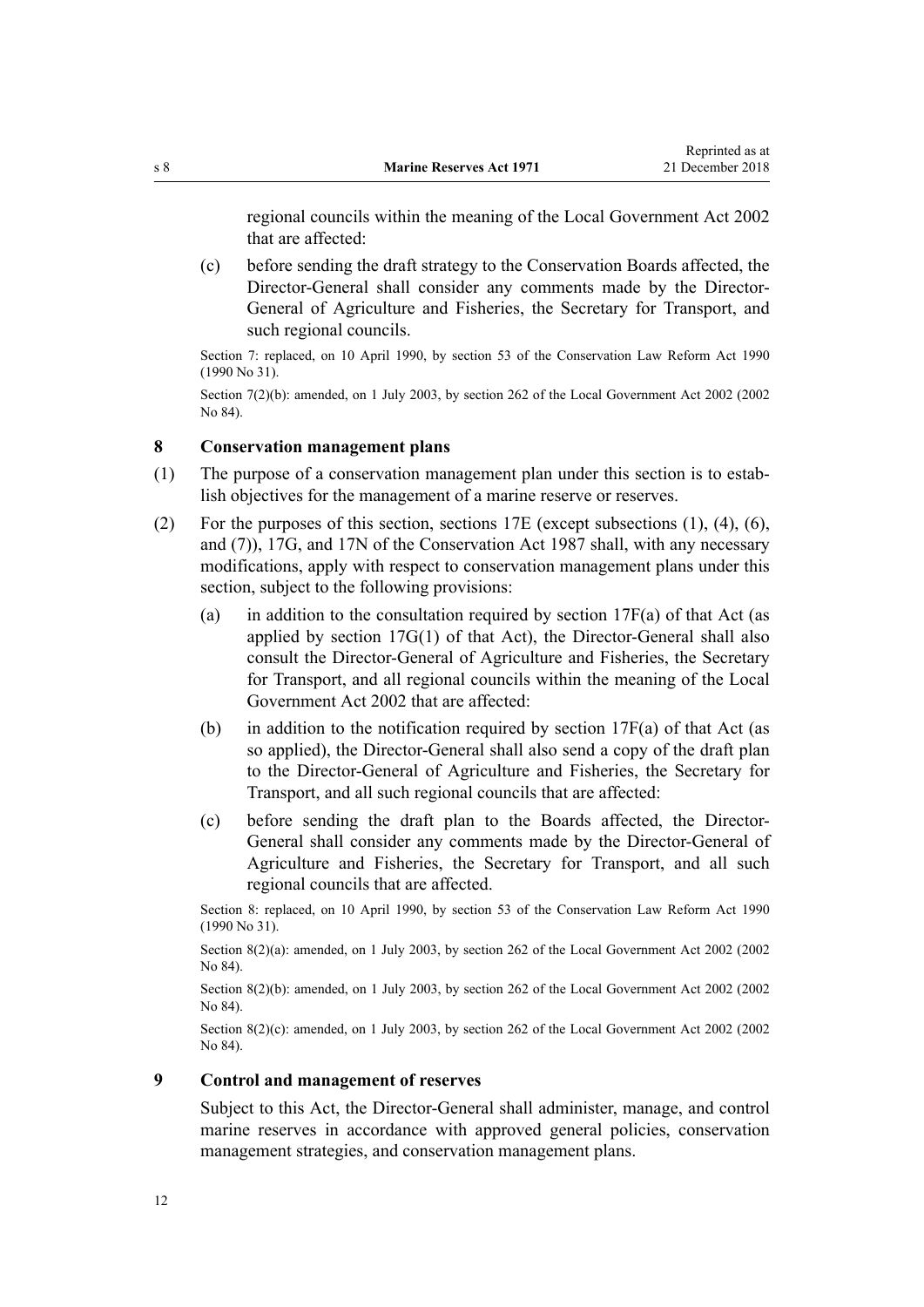<span id="page-12-0"></span>Section 9: replaced, on 10 April 1990, by [section 53](http://legislation.govt.nz/pdflink.aspx?id=DLM208778) of the Conservation Law Reform Act 1990 (1990 No 31).

#### **10 Particular functions of Director-General in relation to marine reserves**

The Director-General shall—

- (a) inquire into and report to the Minister on any matter arising out of or relating to marine reserves or marine life within or outside reserves that the Minister may refer to the Director-General for a report:
- (b) advise the Minister on matters relating to the administration, management, control, protection, and regulation of marine reserves and to make recommendations on those matters as the Director-General thinks fit.

Section 10: replaced, on 10 April 1990, by [section 53](http://legislation.govt.nz/pdflink.aspx?id=DLM208778) of the Conservation Law Reform Act 1990 (1990 No 31).

### **11 Particular powers of Director-General in relation to marine reserves**

Without limiting the generality of [section 9,](#page-11-0) the Director-General may do all or any of the following:

- (a) manage reserves in the interests of the conservation, propagation, and preservation of species, and ensure the protection and well-being of marine life of reserves:
- (b) authorise the taking for scientific purposes of any specimens of marine life or material in any reserve, and prescribe the conditions of such taking and retention or disposal of those specimens or for their return to any reserve:
- (c) take such steps as may be necessary to ensure the continued welfare of any reserve in the interests of scientific study of marine life and for the enjoyment of the reserve by the public.

Section 11: replaced, on 10 April 1990, by [section 53](http://legislation.govt.nz/pdflink.aspx?id=DLM208778) of the Conservation Law Reform Act 1990 (1990 No 31).

#### **12 Conservation objectives to be considered by Director-General**

In the exercise of any of the powers conferred on the Director-General by this Act, the Director-General shall have regard to the desirability of preserving the natural features and marine life of reserves, and, in particular, shall ensure that—

- (a) reserves are maintained so far as possible in a state of nature; and
- (b) reserves are available for the purposes of scientific research.

Section 12: replaced, on 10 April 1990, by [section 53](http://legislation.govt.nz/pdflink.aspx?id=DLM208778) of the Conservation Law Reform Act 1990 (1990 No 31).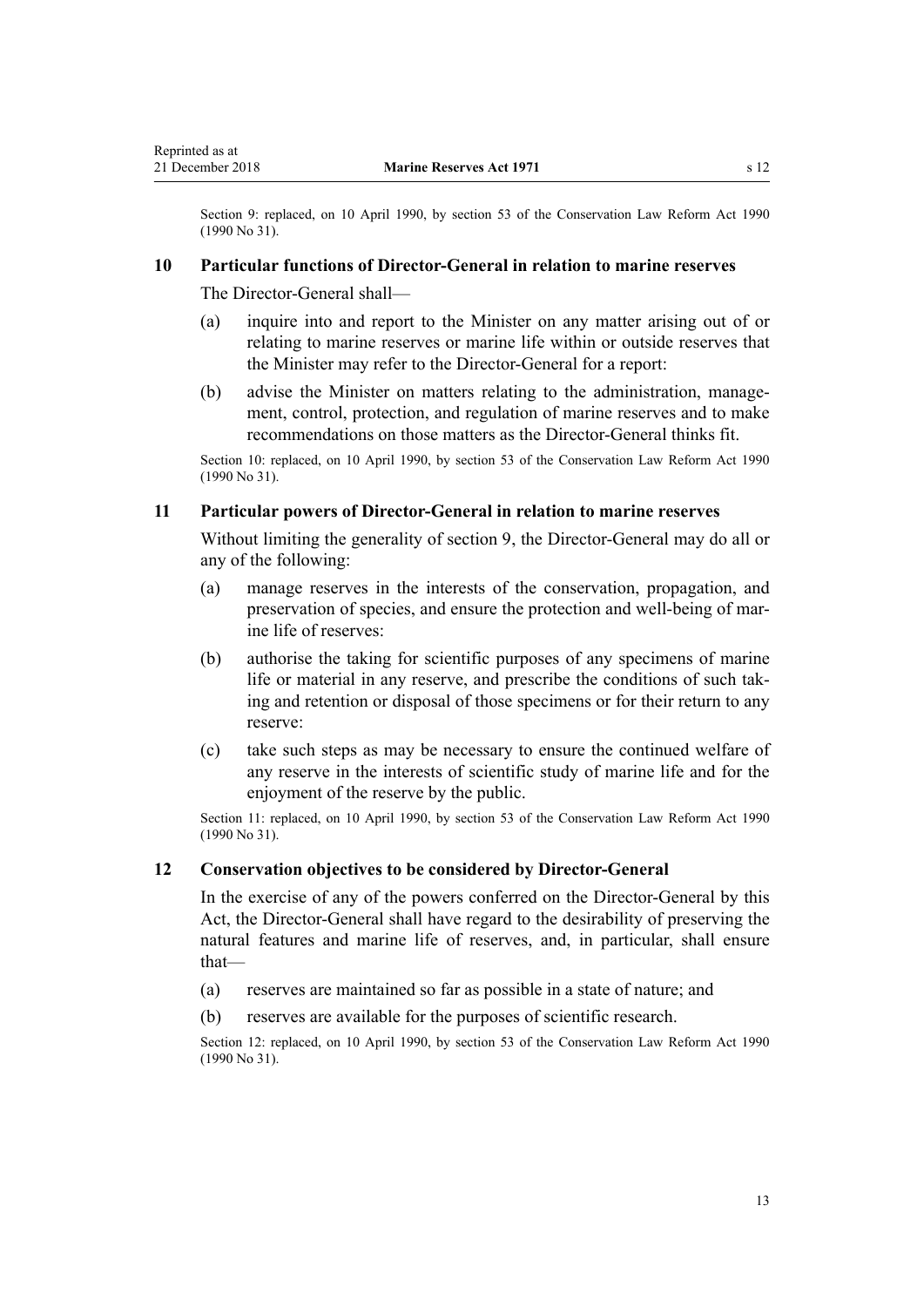### <span id="page-13-0"></span>**13 Conservation function of New Zealand Conservation Authority**

The New Zealand Conservation Authority shall bring to the attention of the Director-General such matters concerning the welfare of marine reserves as it considers necessary to promote the continued welfare of marine reserves.

Section 13: replaced, on 10 April 1990, by [section 53](http://legislation.govt.nz/pdflink.aspx?id=DLM208778) of the Conservation Law Reform Act 1990 (1990 No 31).

#### **14 Procedure for making bylaws**

#### *[Repealed]*

Section 14: repealed, on 10 April 1990, by [section 53](http://legislation.govt.nz/pdflink.aspx?id=DLM208778) of the Conservation Law Reform Act 1990 (1990 No 31).

### **15 Proof of bylaws**

#### *[Repealed]*

Section 15: repealed, on 10 April 1990, by [section 53](http://legislation.govt.nz/pdflink.aspx?id=DLM208778) of the Conservation Law Reform Act 1990 (1990 No 31).

### **16 Penalty for breach of bylaws**

#### *[Repealed]*

Section 16: repealed, on 10 April 1990, by [section 53](http://legislation.govt.nz/pdflink.aspx?id=DLM208778) of the Conservation Law Reform Act 1990 (1990 No 31).

### **17 Rangers**

- (1) The Director-General may from time to time appoint any suitable person to be a ranger in an honorary capacity for the purposes of this Act.
- (2) Every ranger appointed under this section shall be appointed for such term not exceeding 3 years as the Director-General thinks fit.
- (3) The Director-General shall supply to every ranger a written warrant signed by himself or on his behalf evidencing the appointment, and the production of that warrant shall be sufficient proof of the appointment.
- (4) Any ranger may at any time be removed from office by the Director-General for incapacity, neglect of duty, or misconduct, or may at any time resign his office by writing addressed to the Director-General.
- (5) Any ranger shall, on the expiration of the term of his appointment, or on the sooner expiry of his appointment by removal from office or resignation, surrender to the Director-General his warrant of appointment and any badge of office that may have been issued to him.
- (6) No person appointed by the Director-General under this section to be a ranger shall by virtue of that appointment be deemed to be employed in the service of Her Majesty for the purposes of the State Services Act 1962 or of the [Govern](http://legislation.govt.nz/pdflink.aspx?id=DLM446000)[ment Superannuation Fund Act 1956](http://legislation.govt.nz/pdflink.aspx?id=DLM446000).
- (7) Every constable, every person appointed as a fishery officer under subsection (1) or deemed to have been appointed as a fishery officer by subsection (4) of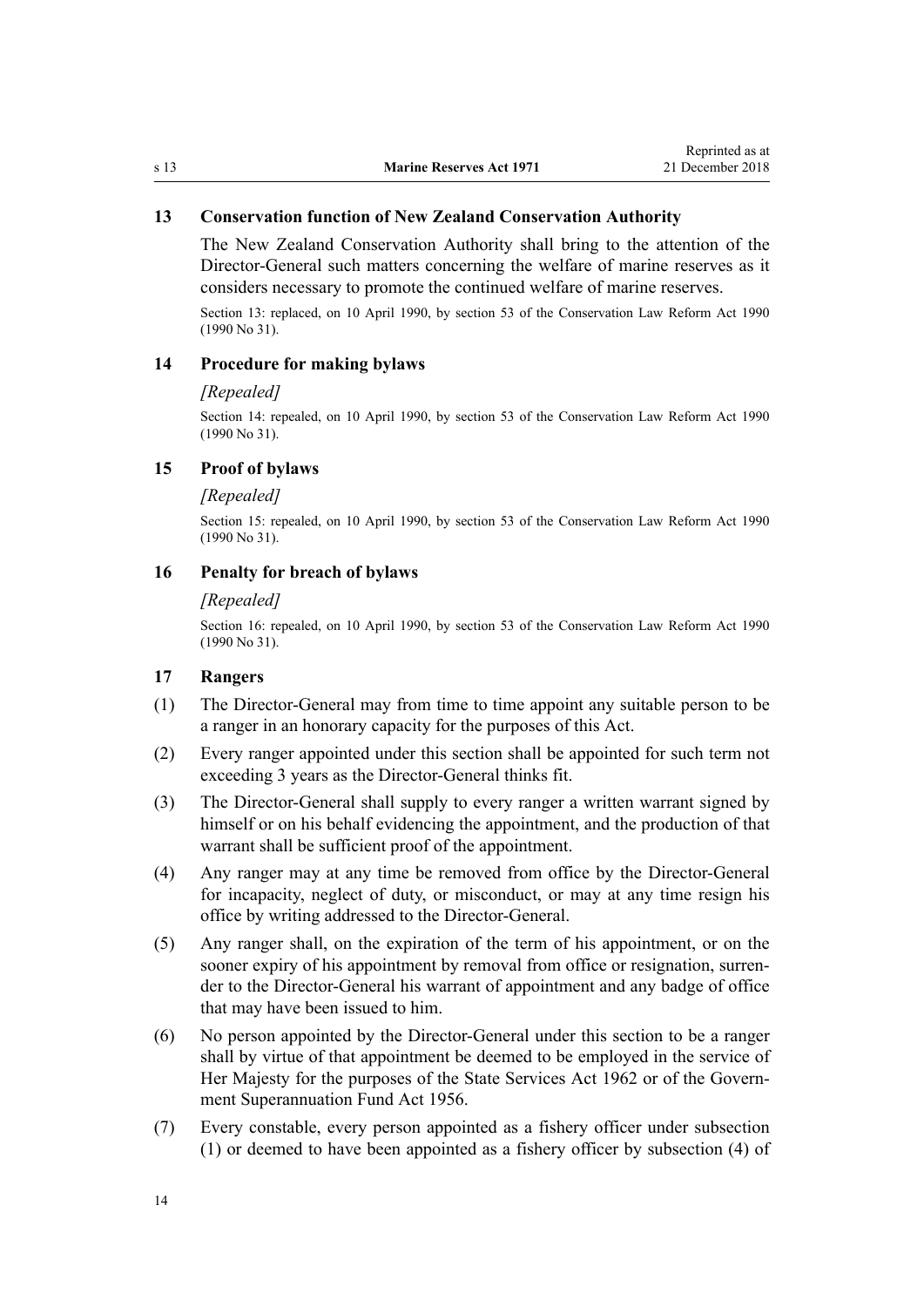<span id="page-14-0"></span>[section 76](http://legislation.govt.nz/pdflink.aspx?id=DLM69821) of the Fisheries Act 1983, and every person appointed as a warranted officer under subsection (1) or deemed to have been appointed as a warranted officer by subsection (9) of [section 59](http://legislation.govt.nz/pdflink.aspx?id=DLM106939) of the Conservation Act 1987, shall by virtue of that person's office be deemed to be a ranger appointed by the Director-General to exercise the duties of a ranger under this Act generally in marine reserves throughout New Zealand.

Section 17(1): amended, on 1 September 1972, by section 6(1) of the Ministry of Agriculture and Fisheries Amendment Act 1972 (1972 No 3).

Section 17(2): amended, on 1 September 1972, by section 6(1) of the Ministry of Agriculture and Fisheries Amendment Act 1972 (1972 No 3).

Section 17(3): amended, on 1 September 1972, by section 6(1) of the Ministry of Agriculture and Fisheries Amendment Act 1972 (1972 No 3).

Section 17(4): amended, on 1 September 1972, by section 6(1) of the Ministry of Agriculture and Fisheries Amendment Act 1972 (1972 No 3).

Section 17(5): amended, on 1 September 1972, by section 6(1) of the Ministry of Agriculture and Fisheries Amendment Act 1972 (1972 No 3).

Section 17(6): amended, on 1 November 1976, pursuant to [section 3\(3\)](http://legislation.govt.nz/pdflink.aspx?id=DLM439001) of the Government Superannuation Fund Amendment Act 1976 (1976 No 30).

Section 17(6): amended, on 1 September 1972, by section 6(1) of the Ministry of Agriculture and Fisheries Amendment Act 1972 (1972 No 3).

Section 17(7): replaced, on 10 April 1990, by [section 54](http://legislation.govt.nz/pdflink.aspx?id=DLM208787) of the Conservation Law Reform Act 1990 (1990 No 31).

Section 17(7): amended, on 1 October 2008, pursuant to [section 116\(a\)\(ii\)](http://legislation.govt.nz/pdflink.aspx?id=DLM1102349) of the Policing Act 2008 (2008 No 72).

#### **18 General powers of rangers**

- (1) Every ranger may, in the exercise of his or her duty and upon production of his or her warrant of appointment (if so required),—
	- (a) require any person whom he or she reasonably believes to have committed or to be committing or about to commit an offence against this Act or any regulations made under this Act to refrain or desist from that act:
	- (b) require any person whom he or she reasonably believes to have committed or to be committing or about to commit an offence against this Act or any regulations made under this Act to give the person's full name, residential address, and date of birth and to produce evidence of those particulars:
	- (c) pursue and apprehend, without warrant, any person whom he or she reasonably believes to have committed or to be committing an offence against this Act or any regulations made under this Act:
	- (d) stop any vessel, vehicle, or other conveyance, or any aircraft while on the ground or on the water, or any other device for carriage or transportation, or stop in transit any parcel, package, case, bag, luggage, or other container that is or that he or she reasonably believes to be in the possession of the owner or of any other person (including any carrier or forwarding agent, whether by land, sea, or air), if he or she reasonably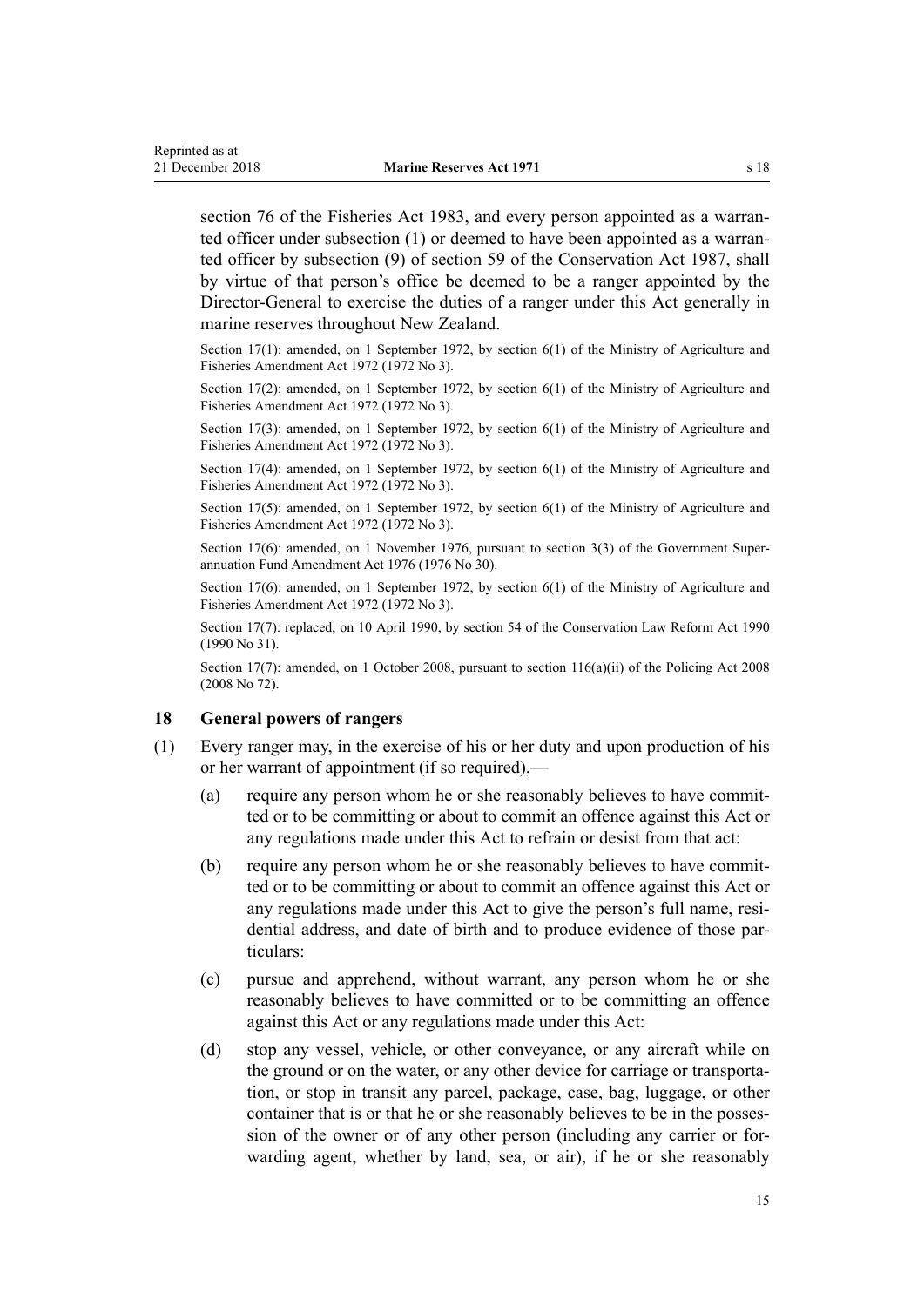<span id="page-15-0"></span>believes that any breach of this Act or of any regulation made under this Act has been committed by the owner or by the person in possession thereof or by any other person, and, in the presence of the owner or other person or of any servant of any of them, enter and search any such vessel, vehicle, other conveyance, aircraft, or other device, and in such presence open and search any such parcel, package, case, bag, luggage, or other container.

- (2) The powers of a ranger under this Act shall be exercisable within any marine reserve; and if a ranger is in fresh pursuit of an offender the ranger may, without warrant, apprehend the offender outside a marine reserve and may exercise any power conferred on a ranger by this Act.
- (3) The provisions of [Part 4](http://legislation.govt.nz/pdflink.aspx?id=DLM2136770) of the Search and Surveillance Act 2012 (except [sub](http://legislation.govt.nz/pdflink.aspx?id=DLM2136781)[part 3](http://legislation.govt.nz/pdflink.aspx?id=DLM2136781)) apply in respect of any entry and search conducted under subsection  $(1)(d)$ .

Section 18: replaced, on 1 October 1996, by [section 316\(1\)](http://legislation.govt.nz/pdflink.aspx?id=DLM399975) of the Fisheries Act 1996 (1996 No 88).

Section 18(1)(b): amended, on 21 December 2018, by [section 22](http://legislation.govt.nz/pdflink.aspx?id=DLM7116215) of the Conservation (Infringement System) Act 2018 (2018 No 61).

Section 18(3): inserted, on 1 October 2012, by [section 276\(2\)](http://legislation.govt.nz/pdflink.aspx?id=DLM2137026) of the Search and Surveillance Act 2012 (2012 No 24).

#### **18A Powers of seizure**

- (1) A ranger may seize—
	- (a) any vessel or vehicle or other conveyance which he or she believes on reasonable grounds is being or has been used or is intended to be used in the commission of an offence against subsection  $(1)$  or subsection  $(3)(d)$ of [section 18I](#page-22-0) that involves the taking of marine life:
	- (b) any fishing gear, implement, appliance, material, container, goods, equipment, or thing which he or she believes on reasonable grounds is being or has been used or is intended to be used in the commission of an offence against this Act or any regulations made under this Act:
	- (c) any marine life which he or she believes on reasonable grounds are being or have been taken, transported, bought, sold, or found in the possession of any person, in contravention of this Act or any regulations made under this Act; or any other marine life with which such marine life has been intermixed:
	- (d) any article, record, document, or thing which he or she believes on reasonable grounds is evidence of the commission of an offence against this Act or any regulations made under this Act:
	- (e) all nets, traps, firearms, ammunition, explosives, engines, instruments, appliances, equipment, or devices that he or she believes on reasonable grounds are being used or are intended to be used or have been used in breach of this Act or any regulations made under this Act: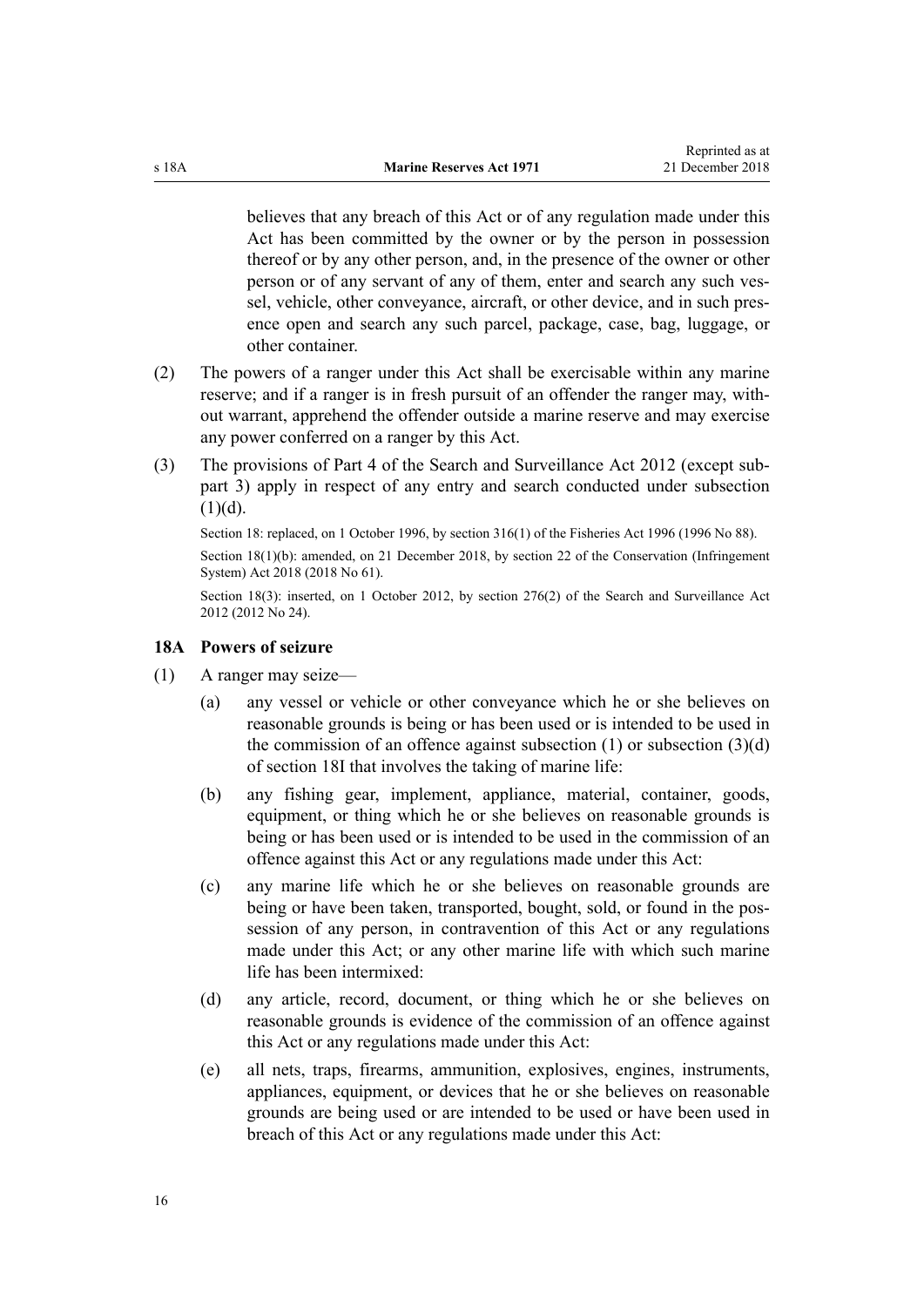- <span id="page-16-0"></span>(f) any bag, container, or other article that he or she believes on reasonable grounds is being used for the purpose of carrying any marine life or any part of any marine life, or any sand, stones, gravel, or other material illegally taken or had in possession or that he or she believes on reasonable grounds is being so used.
- (2) Any marine life seized by a ranger shall, if alive and likely to survive, be returned to the reserve, or, if survival is unlikely, shall be disposed of—
	- (a) in such manner and for such price as the Director-General may determine in any specific instance; or
	- (b) according to any regulations made under this Act, if disposal is provided for by such regulations.
- (3) Subject to subsection (2), the provisions of [Part 4](http://legislation.govt.nz/pdflink.aspx?id=DLM2136770) of the Search and Surveillance Act 2012 (except [subpart 3\)](http://legislation.govt.nz/pdflink.aspx?id=DLM2136781) apply.
- (4) A ranger who, acting under subsection (2), at the time of seizure returns to the reserve any marine life that he or she believes to be alive, shall not be under any civil or criminal liability to the person from whom the marine life was seized in the event of a decision being made not to file a charging document in respect of the marine life, or of the person being acquitted of the charge.

Section 18A: inserted, on 1 October 1996, by [section 316\(1\)](http://legislation.govt.nz/pdflink.aspx?id=DLM399975) of the Fisheries Act 1996 (1996 No 88). Section 18A(3): replaced, on 1 October 2012, by [section 276\(3\)](http://legislation.govt.nz/pdflink.aspx?id=DLM2137026) of the Search and Surveillance Act 2012 (2012 No 24).

Section 18A(4): amended, on 1 July 2013, by [section 413](http://legislation.govt.nz/pdflink.aspx?id=DLM3360714) of the Criminal Procedure Act 2011 (2011 No 81).

### **18B Director-General may release seized property under bond**

#### *[Repealed]*

Section 18B: repealed, on 1 October 2012, by [section 276\(4\)](http://legislation.govt.nz/pdflink.aspx?id=DLM2137026) of the Search and Surveillance Act 2012 (2012 No 24).

#### **18C Seized property to be held by Crown if not released**

#### *[Repealed]*

Section 18C: repealed, on 1 October 2012, by [section 276\(4\)](http://legislation.govt.nz/pdflink.aspx?id=DLM2137026) of the Search and Surveillance Act 2012 (2012 No 24).

#### **18D Crown to release seized property in certain circumstances**

#### *[Repealed]*

Section 18D: repealed, on 1 October 2012, by [section 276\(4\)](http://legislation.govt.nz/pdflink.aspx?id=DLM2137026) of the Search and Surveillance Act 2012 (2012 No 24).

#### **18E Seized property forfeited to Crown if ownership not established**

#### *[Repealed]*

Section 18E: repealed, on 1 October 2012, by [section 276\(4\)](http://legislation.govt.nz/pdflink.aspx?id=DLM2137026) of the Search and Surveillance Act 2012 (2012 No 24).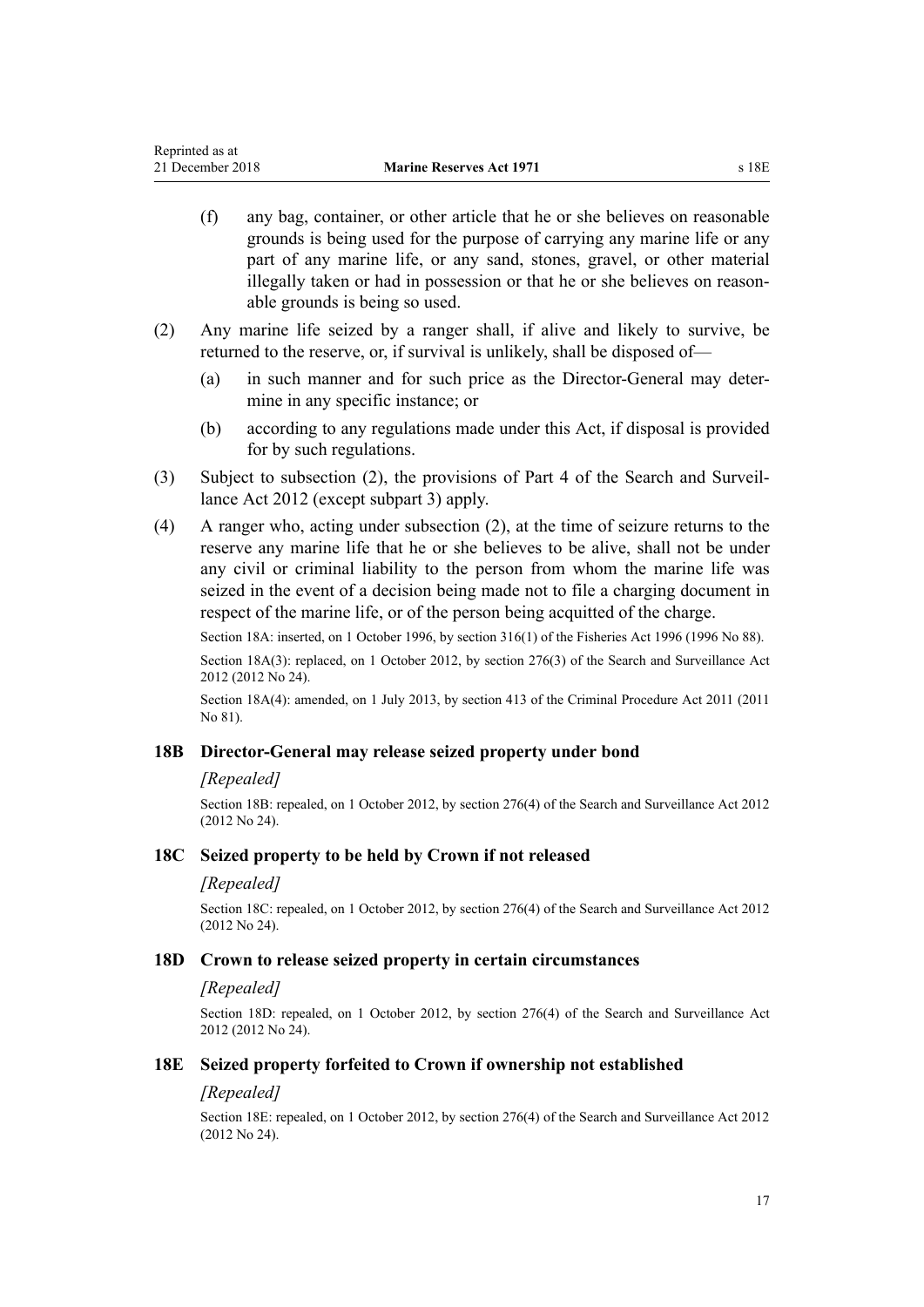### <span id="page-17-0"></span>**18F Protection of Crown**

#### *[Repealed]*

Section 18F: repealed, on 1 October 2012, by [section 276\(4\)](http://legislation.govt.nz/pdflink.aspx?id=DLM2137026) of the Search and Surveillance Act 2012 (2012 No 24).

#### **18G Forfeiture of property on conviction**

- (1) On conviction of any person for any offence against section  $18I(1)$ ,—
	- (a) any property used in respect of the commission of the offence, including any vessel or vehicle or other conveyance (whether or not the property was seized under [section 18A\)](#page-15-0); and
	- (b) any marine life in respect of which the offence was committed (whether or not seized under [section 18A](#page-15-0)); and
	- (c) any proceeds from the sale of such marine life under [section 18A\(2\)](#page-15-0)—

may, on the order of the court, be forfeit to the Crown if the court thinks fit to so order.

- (2) On conviction of any person for any offence against [section 18I](#page-22-0) other than an offence against subsection (1) of that section,—
	- (a) any property used in respect of the commission of the offence other than any vessel or vehicle or other conveyance (whether or not the property was seized under [section 18A\)](#page-15-0); and
	- (b) any marine life in respect of which the offence was committed (whether or not seized under [section 18A](#page-15-0)); and
	- (c) any proceeds from the sale of such marine life under [section 18A\(2\)](#page-15-0)—

may, on the order of the court, be forfeit to the Crown if the court thinks fit to so order.

- (3) No person may be discharged without conviction in respect of any offence against [section 18I](#page-22-0) unless the court for special reasons relating to the offence thinks fit to order that the property, marine life, or proceeds not be forfeit.
- (4) If any property is forfeit to the Crown under this section, the property shall thereupon vest in the Crown absolutely and free of all encumbrances.
- (5) *[Repealed]*

Section 18G: inserted, on 1 October 1996, by [section 316\(1\)](http://legislation.govt.nz/pdflink.aspx?id=DLM399975) of the Fisheries Act 1996 (1996 No 88). Section 18G(1): amended, on 30 June 2002, by [section 186](http://legislation.govt.nz/pdflink.aspx?id=DLM137267) of the Sentencing Act 2002 (2002 No 9). Section 18G(2): amended, on 30 June 2002, by [section 186](http://legislation.govt.nz/pdflink.aspx?id=DLM137267) of the Sentencing Act 2002 (2002 No 9). Section 18G(3): replaced, on 30 June 2002, by [section 186](http://legislation.govt.nz/pdflink.aspx?id=DLM137267) of the Sentencing Act 2002 (2002 No 9). Section 18G(5): repealed, on 21 December 2018, by [section 23](http://legislation.govt.nz/pdflink.aspx?id=DLM7116216) of the Conservation (Infringement System) Act 2018 (2018 No 61).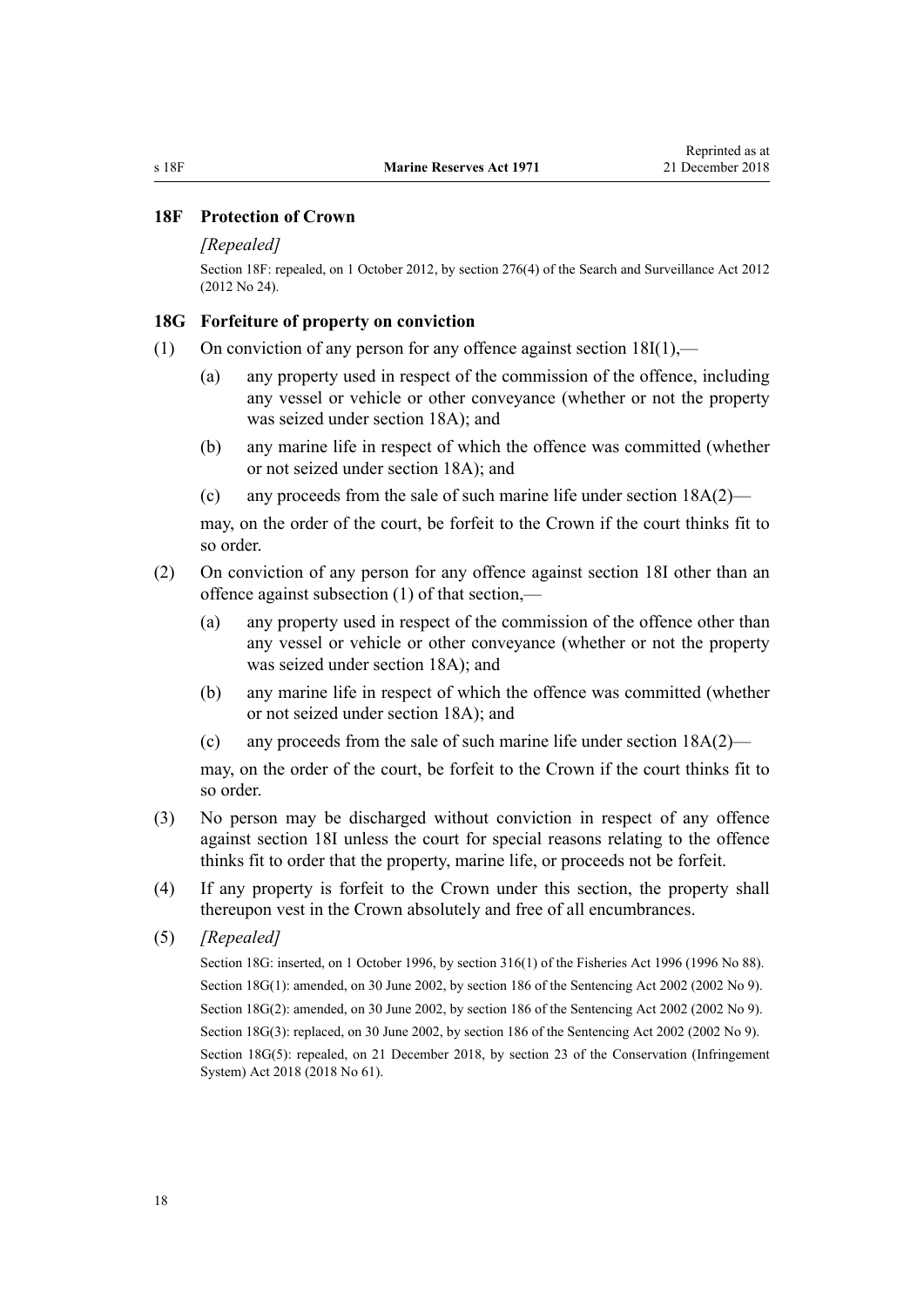### <span id="page-18-0"></span>**18GA Forfeiture of property for infringement offence**

- (1) Any marine life in respect of which an infringement offence is committed (whether or not seized under [section 18A\)](#page-15-0) and any proceeds from the sale of marine life under section 18A(2) are forfeited to the Crown if—
	- (a) the infringement fee for the offence is paid; or
	- (b) a copy of a reminder notice in respect of the infringement offence is filed or a reminder notice is deemed to have been filed in a court under [sec](http://legislation.govt.nz/pdflink.aspx?id=DLM311346)[tion 21](http://legislation.govt.nz/pdflink.aspx?id=DLM311346) of the Summary Proceedings Act 1957, as the case requires, within 6 months after the time when the offence is alleged to have been committed; or
	- (c) the informant and the person alleged to have committed the offence enter into an arrangement under [section 21\(3A\)](http://legislation.govt.nz/pdflink.aspx?id=DLM311346) of the Summary Proceedings Act 1957 allowing the person to pay the relevant infringement fee by instalments; or
	- (d) the person is found guilty, or admits the commission, of the infringement offence.
- (2) In addition, the court may order that any property used in respect of the commission of the infringement offence (whether or not seized under [section 18A](#page-15-0)), including any vessel or vehicle or other conveyance, be forfeited to the Crown if—
	- (a) proceedings in respect of the infringement offence are commenced by the filing of a charging document under the [Criminal Procedure Act](http://legislation.govt.nz/pdflink.aspx?id=DLM3359902) [2011;](http://legislation.govt.nz/pdflink.aspx?id=DLM3359902) and
	- (b) the person is found guilty, or admits the commission, of the infringement offence.
- (3) Property that is forfeited to the Crown under this section vests in the Crown absolutely and free of all encumbrances.

Section 18GA: inserted, on 21 December 2018, by [section 24](http://legislation.govt.nz/pdflink.aspx?id=DLM7116217) of the Conservation (Infringement System) Act 2018 (2018 No 61).

### **18GB Disposal of seized property**

- (1) Before disposing of any property seized under this Act, the Director-General must give the owner of the property notice of the Crown's intention to dispose of the property.
- (2) If the owner has not lodged an appeal against the disposal by 90 days after the date on which the notice is given, the Director-General may dispose of the property.
- (3) However, if the property is perishable,—
	- (a) the Director-General may dispose of the property at any time after giving notice; but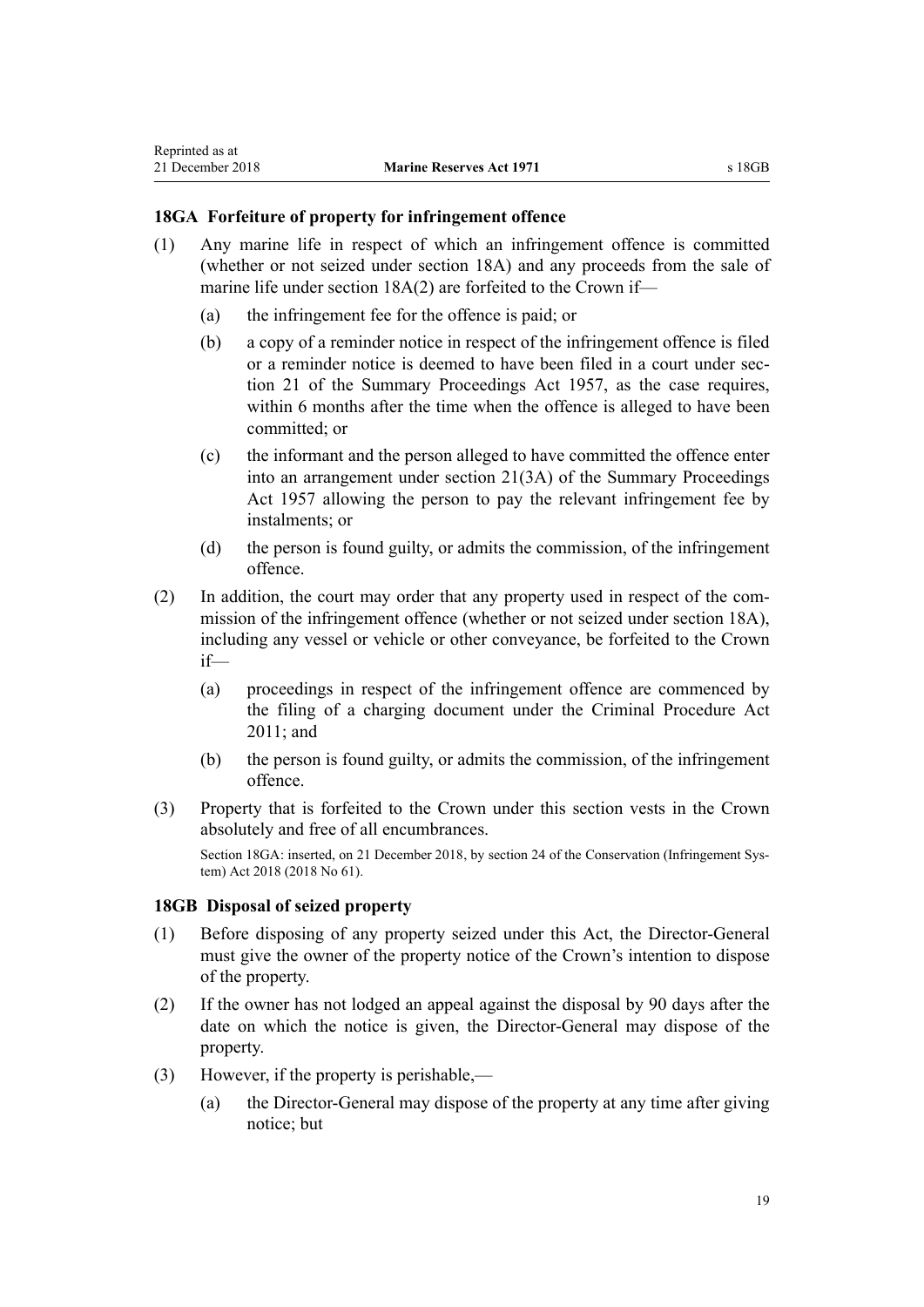- <span id="page-19-0"></span>(b) the Director-General must hold the proceeds (if any) of the disposal until the later of—
	- (i) 90 days after the date on which the notice is given; and
	- (ii) the date on which an appeal against the disposal, lodged within 90 days after the date on which the notice is given, is resolved.

Section 18GB: inserted, on 21 December 2018, by [section 24](http://legislation.govt.nz/pdflink.aspx?id=DLM7116217) of the Conservation (Infringement System) Act 2018 (2018 No 61).

#### **18H Provisions relating to forfeit property**

(1) In this section, unless the context otherwise requires,—

**forfeit property** means any—

- (a) marine life and any proceeds from the sale of marine life; or
- (b) property—

forfeit to the Crown under [section 18G](#page-17-0) or [18GA](#page-18-0)

**interest** means a legal or equitable interest in that forfeit property that existed at the time of the forfeiture; but does not include any interest (including ownership) in any foreign vessel or foreign-owned New Zealand fishing vessel or a foreign-operated fish carrier.

- (2) The Director-General shall, within 10 working days after the date of any forfeiture under [section 18G](#page-17-0) or [18GA](#page-18-0), publicly notify the details of the forfeit property and the rights of persons to apply under this section.
- (3) Any person claiming an interest in any forfeit property may, within 35 working days after the date of the forfeiture, apply to the District Court for relief from the effect of forfeiture on that interest.
- (4) Every application under subsection (2) shall contain sufficient information to identify the interest and the property in which it is claimed, and shall include—
	- (a) a full description of the forfeit property in which the interest is claimed, including reference to any registration or serial number; and
	- (b) full details of the interest or interests claimed, including,—
		- (i) whether the interest is legal or equitable; and
		- (ii) whether the interest is by way of security or otherwise; and
		- (iii) if the interest is by way of security, details of the security arrangement and any other property included in that arrangement; and
		- (iv) whether the interest is noted on any register maintained pursuant to statute; and
		- (v) any other interests in the property known to the applicant; and
	- (c) the applicant's estimate of the value of the forfeit property and of the value of the claimed interest.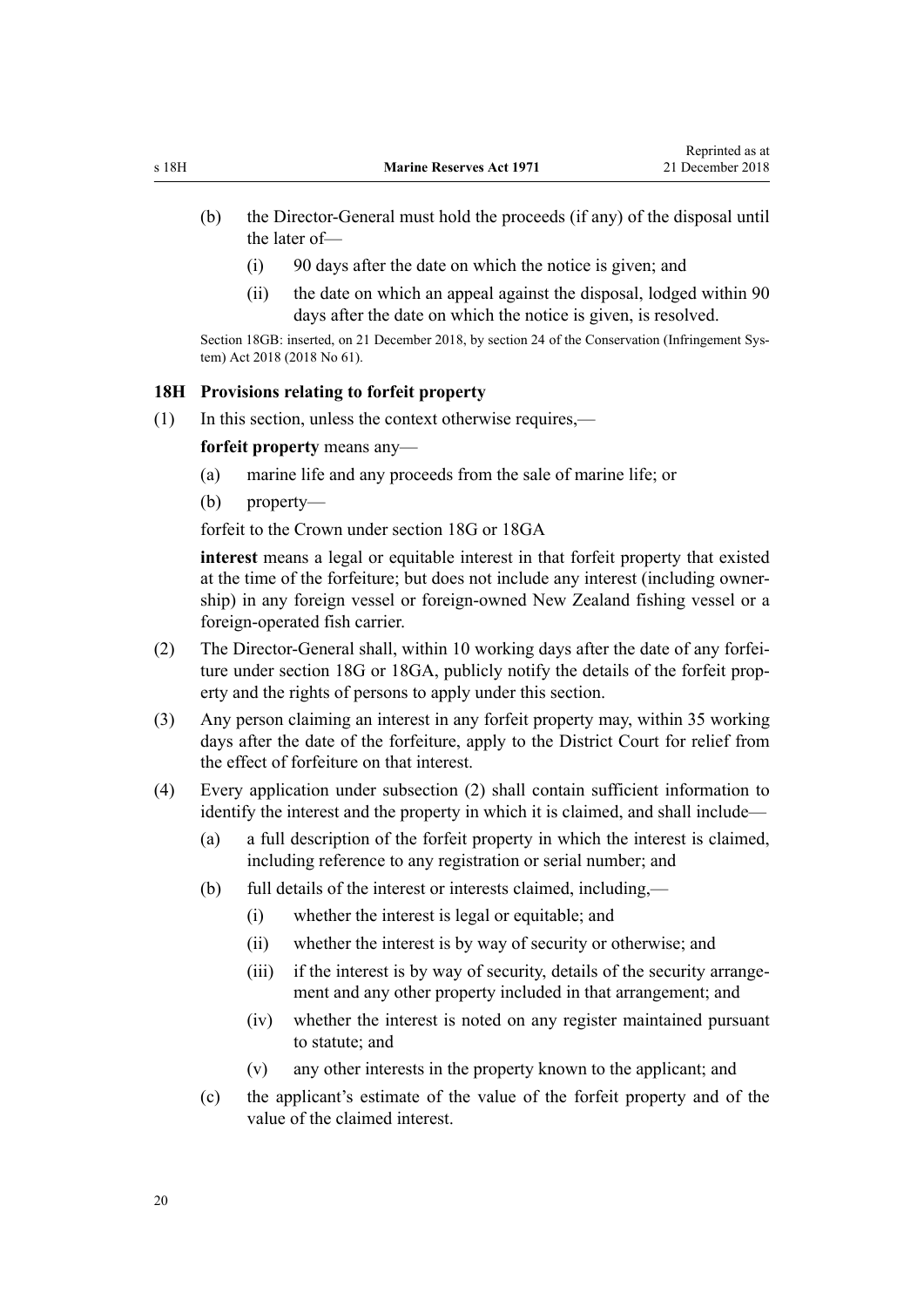- (5) The court shall hear all applications in respect of the same property together, unless it considers that it would not be in the interests of justice to do so.
- (6) The court shall, in respect of every application made under subsection  $(3)$ .
	- (a) determine the value of the forfeit property, being the amount the property would realise if sold at public auction in New Zealand:
	- (b) determine the nature, extent, and, if possible, the value of any applicant's interest in the property:
	- (c) determine the cost to the Department of the prosecution of the offence or pursuance of the infringement offence which resulted in the forfeiture, and the seizure, holding, and anticipated cost of disposal of the forfeit property, including any court proceedings in respect of that seizure, holding, and disposal.
- (7) Having determined the matters specified in subsection (6), the court may, after having regard to—
	- (a) the purpose of this Act; and
	- (b) the effect of the offence from which the forfeiture arose on the marine reserve; and
	- (c) the effect of the offence from which the forfeiture arose on persons who use the marine reserve; and
	- (d) the effect of offending of the type from which the forfeiture arose on the marine reserve; and
	- (e) the effect of offending of the type from which the forfeiture arose on persons who use the marine reserve; and
	- (f) the social and economic effects on the person who owned the property, and on persons employed by that person, of non-release of the property or quota; and
	- (g) the previous offending history (if any) of the persons from whose convictions the forfeiture arose; and
	- (h) the economic benefits that accrued or might have accrued to the owners of the property through the commission of the offence; and
	- (i) the prevalence of offending of the type from which the forfeiture arose; and
	- (j) the cost to the Department of the prosecution of the offence which resulted in the forfeiture, and the seizure, holding, and anticipated cost of disposal of the property, including the court proceedings in respect of that seizure, holding, and disposal; and
	- $(k)$  such other matters as the court thinks relevant.—

and, subject to subsections (8) and (9), make an order or orders providing relief (either in whole or part) from the effect of forfeiture on any of the interests determined under subsection (6).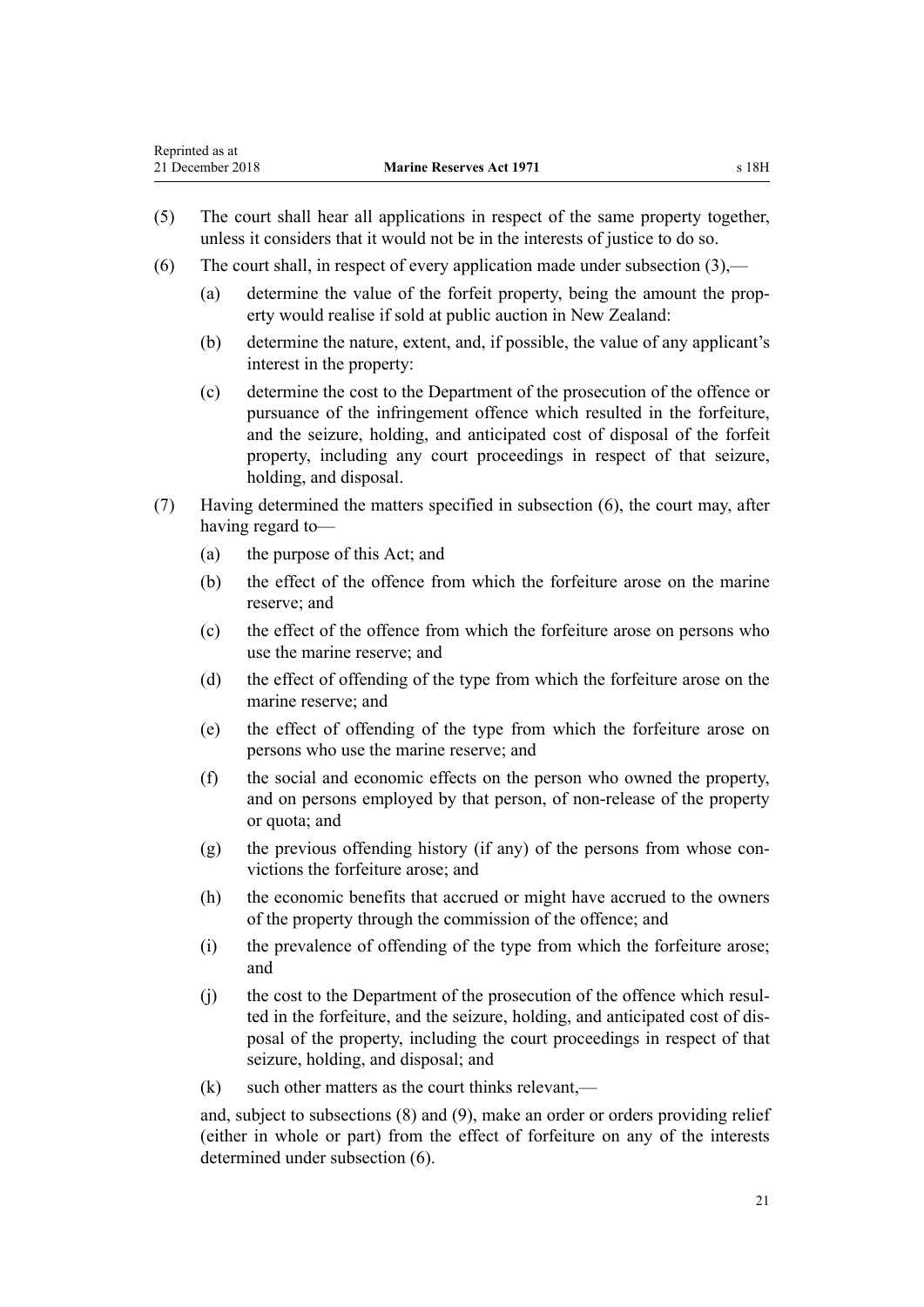- (8) No order shall be made under subsection (7), unless it is necessary to avoid manifest injustice.
- (9) If the owner of the forfeit property was the person who committed the offence in respect of which the property was forfeit, no order made under subsection (7) in respect of that forfeit property shall have effect to the extent that it, together with any other order made under that subsection in respect of the same forfeit property, has the effect of allowing less than 40% of the value of the forfeit property to remain forfeit to the Crown.
- (10) Subsection (9) does not prevent the return of up to 100% of the value of any forfeit property to any owner of property other than the person who committed the offence in respect of which the property was forfeit.
- (11) Without limiting subsection (7), any order under that subsection may order 1 or more of the following:
	- (a) the retention of the forfeit property by the Crown:
	- (b) the return of some or all of the forfeit property to the owner at the time of forfeiture, with or without the prior payment to the Crown of a sum of money:
	- (c) the sale of some or all of the forfeit property, with directions as to the manner of sale and dispersal of proceeds:
	- (d) the delivery of some or all of the forfeit property to a person with an interest in the property, with or without directions as to payment of a sum of money to specified persons (including the Crown) prior to such delivery:
	- (e) the reinstatement (notwithstanding the forfeiture) of any interest that was forfeit or cancelled as a result of a forfeiture.
- (12) This section does not require the Crown to pay, or secure the payment of, any sum of money to any person claiming an interest in forfeit property, other than the net proceeds of sale of forfeit property under a court order made under subsection  $(7)$ .
- (13) For the purpose of assisting the court in determining any application for relief, the Director-General and any employee or agent of the Ministry is entitled to appear before the court and be heard.
- (14) Any forfeiture under [section 18G](#page-17-0) or [18GA,](#page-18-0) or any payment of a sum of money or delivery of property under subsection (7), to persons claiming an interest, shall be in addition to, and not in substitution for, any other penalty that may be imposed by the court or by this Act.

Section 18H: inserted, on 1 October 1996, by [section 316\(1\)](http://legislation.govt.nz/pdflink.aspx?id=DLM399975) of the Fisheries Act 1996 (1996 No 88). Section 18H(1) **forfeit property**: amended, on 21 December 2018, by [section 25\(1\)](http://legislation.govt.nz/pdflink.aspx?id=DLM7116220) of the Conservation (Infringement System) Act 2018 (2018 No 61).

Section 18H(2): amended, on 21 December 2018, by [section 25\(2\)](http://legislation.govt.nz/pdflink.aspx?id=DLM7116220) of the Conservation (Infringement System) Act 2018 (2018 No 61).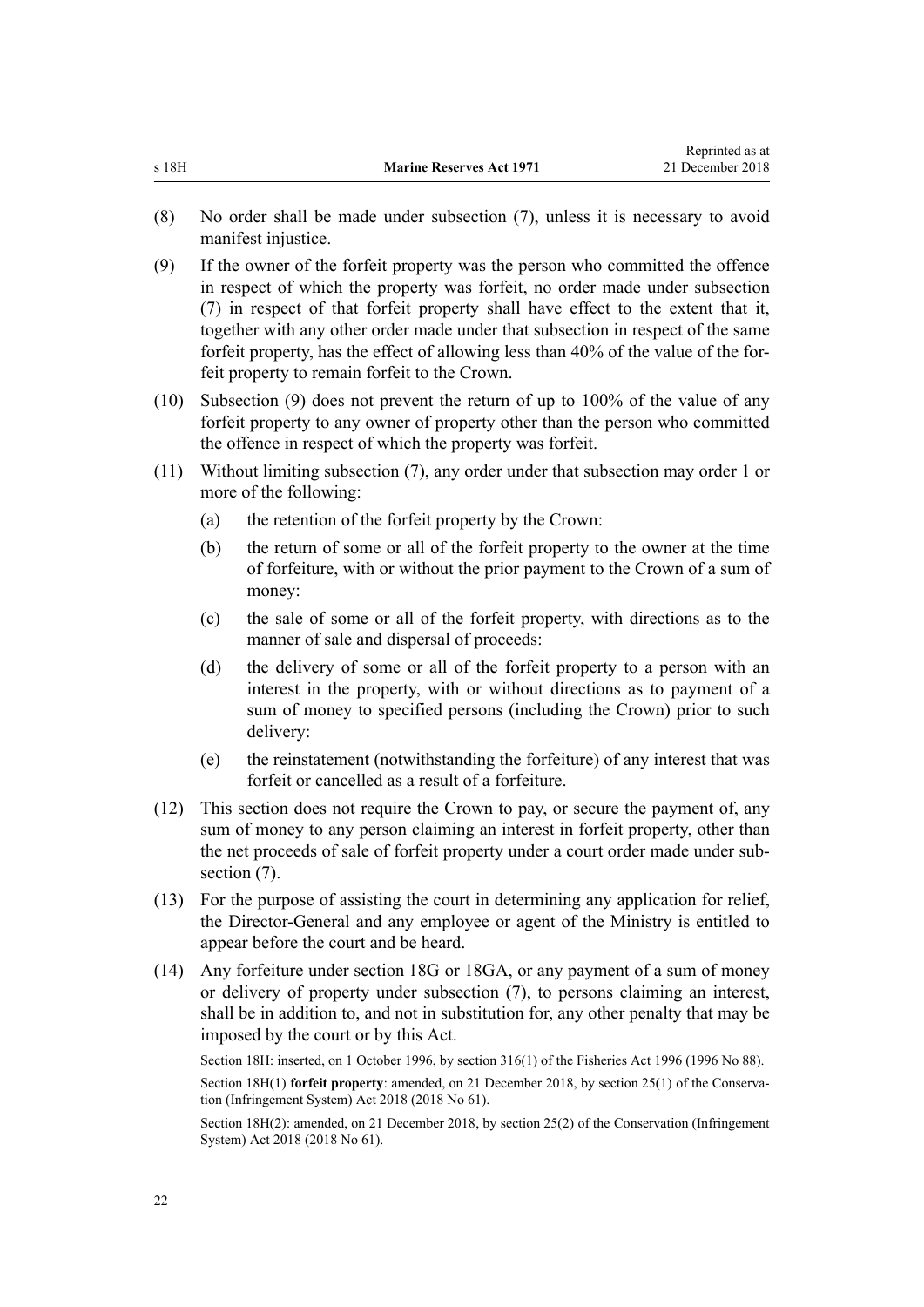<span id="page-22-0"></span>Section 18H(3): amended, on 1 March 2017, by [section 261](http://legislation.govt.nz/pdflink.aspx?id=DLM6942680) of the District Court Act 2016 (2016) No 49).

Section 18H(6)(c): amended, on 21 December 2018, by [section 25\(3\)\(a\)](http://legislation.govt.nz/pdflink.aspx?id=DLM7116220) of the Conservation (Infringement System) Act 2018 (2018 No 61).

Section  $18H(6)(c)$ : amended, on 21 December 2018, by [section 25\(3\)\(b\)](http://legislation.govt.nz/pdflink.aspx?id=DLM7116220) of the Conservation (Infringement System) Act 2018 (2018 No 61).

Section 18H(9): amended, on 21 December 2018, by [section 25\(4\)](http://legislation.govt.nz/pdflink.aspx?id=DLM7116220) of the Conservation (Infringement System) Act 2018 (2018 No 61).

Section 18H(10): amended, on 21 December 2018, by [section 25\(5\)](http://legislation.govt.nz/pdflink.aspx?id=DLM7116220) of the Conservation (Infringement System) Act 2018 (2018 No 61).

Section 18H(14): amended, on 21 December 2018, by [section 25\(6\)](http://legislation.govt.nz/pdflink.aspx?id=DLM7116220) of the Conservation (Infringement System) Act 2018 (2018 No 61).

#### **18I Offences**

- (1) Every person commits an offence against this Act and is liable to imprisonment for a term not exceeding 3 months or to a fine not exceeding \$250,000, or to both, who, without lawful authority or reasonable excuse, takes or removes from a marine reserve for commercial purposes any marine life.
- (2) Every person commits an offence against this Act and is liable to imprisonment for a term not exceeding 3 months or to a fine not exceeding \$50,000, or to both, who, without lawful authority or reasonable excuse, discharges or causes to be discharged or deposits, whether directly or indirectly, in or into a marine reserve any toxic substance or pollutant or other substance or article of any kind injurious to marine life.
- (3) Every person commits an offence against this Act and is liable to imprisonment for a term not exceeding 3 months or to a fine not exceeding \$10,000, or to both, who, without lawful authority or reasonable excuse,—
	- (a) introduces in or into a marine reserve any living organism; or
	- (b) wilfully damages or wilfully injures any marine life, or wilfully damages the foreshore or seabed, or any of the natural features in a marine reserve; or
	- (c) uses in a marine reserve any explosive; or
	- (d) takes or removes from a marine reserve any marine life, mineral, sand, shingle, or other natural material or thing of any kind.
- (4) Every person commits an offence against this Act and is liable to imprisonment for a term not exceeding 3 months or to a fine not exceeding \$5,000, or to both, who, without lawful authority or reasonable excuse,—
	- (a) discharges any firearm in or into a marine reserve; or
	- (b) erects any structure in or over a marine reserve; or
	- (c) wilfully interferes with or wilfully disturbs in a marine reserve any marine life, foreshore or seabed, or any of the natural features.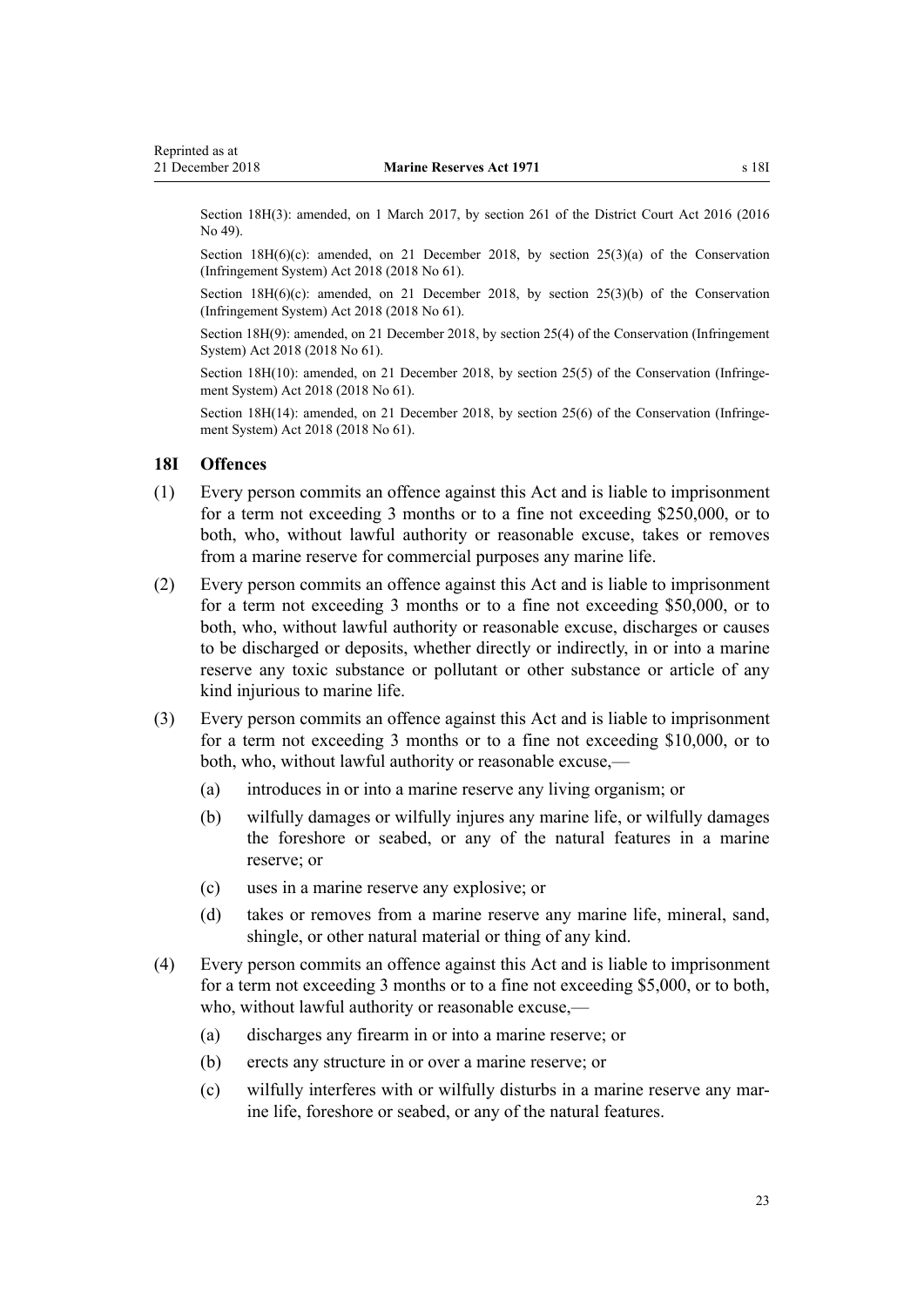- <span id="page-23-0"></span>(5) Every person commits an offence against this Act and is liable to imprisonment for a term not exceeding 3 months or to a fine not exceeding \$2,500, or to both, who, without lawful authority or reasonable excuse,—
	- (a) deposits or throws in or into a marine reserve any rubbish, except in a place or receptacle approved and provided by the Director-General; or
	- (b) uses, sells, or otherwise disposes of, or is in possession of, any marine life, mineral, gravel, sand, or other substance or thing whatever knowing the same to have been removed unlawfully from a reserve; or
	- (c) fails to comply with any requirement of a ranger under [section 18\(1\)](#page-14-0); or
	- (d) after being required under [section 18\(1\)\(b\)](#page-14-0) to give his or her name and residential address or to produce evidence of any of those particulars,—
		- (i) gives an untrue or fictitious name or address, or gives such a general description of his or her place of abode as is illusory for the purposes of discovery; or
		- (ii) gives false evidence of his or her full name and address; or
	- (e) impersonates or falsely pretends to be a ranger; or
	- (f) obstructs, threatens, or attempts to intimidate a ranger, or uses language that is abusive or threatening to a ranger, or behaves in a manner threatening to a ranger, while the ranger is acting in the exercise of his or her powers or the discharge of his or her duties under this Act; or
	- (g) gives, or agrees to give, or offers to any such ranger any gift or consideration as an inducement or reward for any act done or to be done, or any forbearance observed or to be observed, or any favour shown or to be shown, by that ranger, or being a ranger accepts or agrees to accept or solicits any such gift or consideration.
- (6) A person shall be deemed to have taken or removed marine life for commercial purposes if he or she is found in possession of an amount exceeding 3 times the amateur individual limit (if any) prescribed in respect of that marine life in regulations made under the [Fisheries Act 1996.](http://legislation.govt.nz/pdflink.aspx?id=DLM394191)

Section 18I: inserted, on 1 October 1996, by [section 316\(1\)](http://legislation.govt.nz/pdflink.aspx?id=DLM399975) of the Fisheries Act 1996 (1996 No 88).

#### **18J Additional penalty for removing substance from or damaging reserve**

- (1) Any person convicted of an offence against [section 18I](#page-22-0) shall, in addition to any penalty for which the person may be liable under this Act, pay to the Department the full market value of any substance removed from, or for the damage done to, the reserve or to any marine life growing or being in the reserve.
- (2) The value or damage or cost shall be assessed by a District Court Judge, and shall be recoverable in the same manner as a fine. Section 18J: inserted, on 1 October 1996, by [section 316\(1\)](http://legislation.govt.nz/pdflink.aspx?id=DLM399975) of the Fisheries Act 1996 (1996 No 88).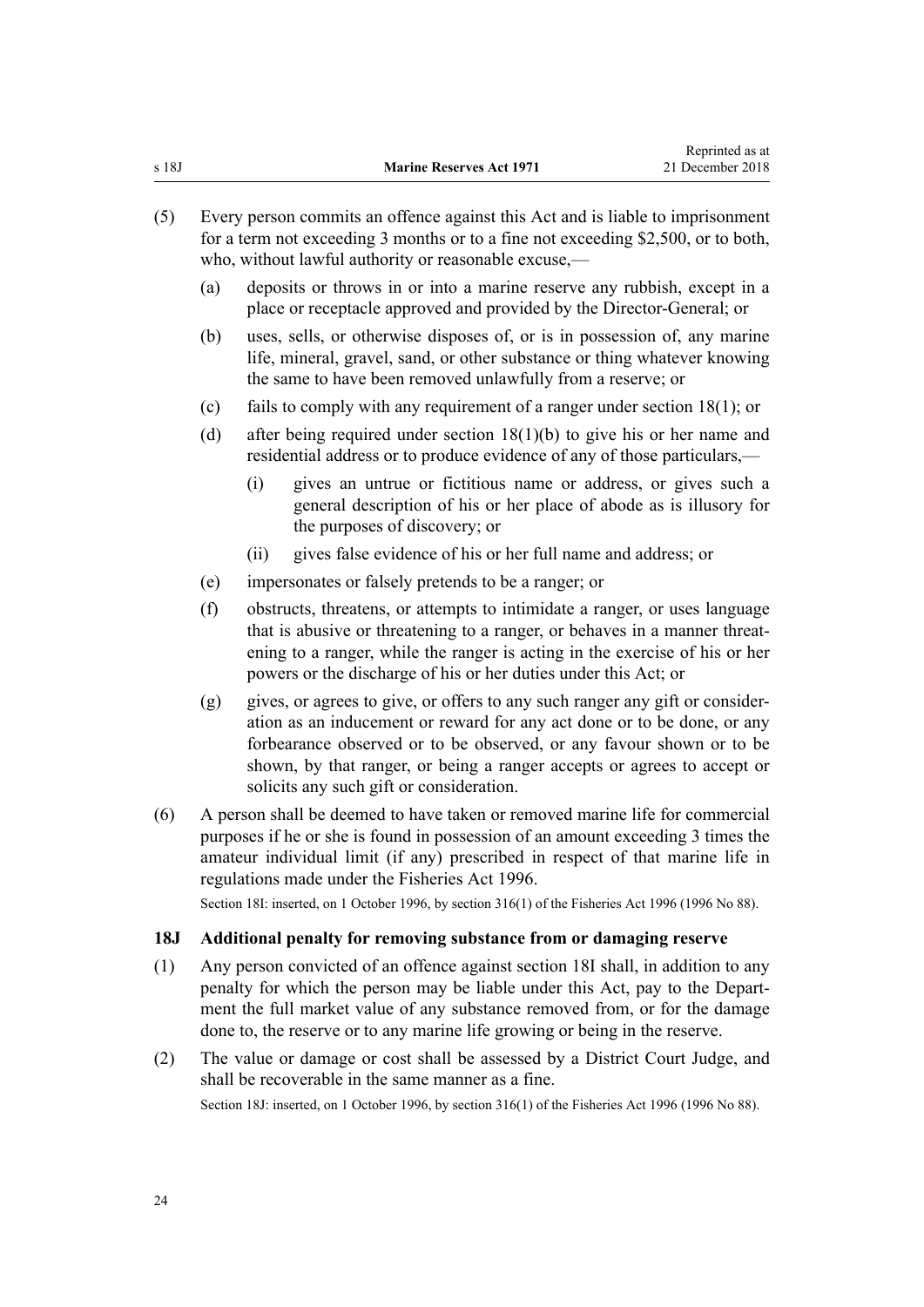### <span id="page-24-0"></span>**19 Offences within a reserve**

#### *[Repealed]*

Section 19: repealed, on 1 October 1996, by [section 316\(1\)](http://legislation.govt.nz/pdflink.aspx?id=DLM399975) of the Fisheries Act 1996 (1996 No 88).

### **20 Time for filing charging document**

Despite anything to the contrary in [section 25](http://legislation.govt.nz/pdflink.aspx?id=DLM3360067) of the Criminal Procedure Act 2011, the limitation period in respect of an offence against this Act or any regulations made under it ends on the date that is 12 months after the date on which the offence was committed.

Section 20: replaced, on 1 July 2013, by [section 413](http://legislation.govt.nz/pdflink.aspx?id=DLM3360714) of the Criminal Procedure Act 2011 (2011) No 81).

### **21 Penalties**

#### *[Repealed]*

Section 21: repealed, on 1 October 1996, by [section 316\(1\)](http://legislation.govt.nz/pdflink.aspx?id=DLM399975) of the Fisheries Act 1996 (1996 No 88).

#### **21 Infringement offences**

- (1) A person must not—
	- (a) discharge or cause to be discharged or deposit, directly or indirectly, in or into a marine reserve any toxic substance or pollutant or other substance or article of any kind injurious to marine life; or
	- (b) introduce any living organism in or into a marine reserve; or
	- (c) damage or injure any marine life, or damage the foreshore or seabed or any of the natural features in a marine reserve; or
	- (d) fish for marine life in a marine reserve; or
	- (e) erect any structure in or over a marine reserve; or
	- (f) interfere with or disturb in a marine reserve any marine life, foreshore, or seabed or any of the natural features in a marine reserve; or
	- (g) deposit or throw any rubbish in or into a marine reserve, except in a place or receptacle approved and provided by the Director-General; or
	- (h) use, dispose of, or be in possession of any marine life, mineral, gravel, sand, or other substance or thing that has been removed unlawfully from a reserve.
- (2) A person who fails to comply with this section commits an infringement offence.

Section 21: inserted, on 21 December 2018, by [section 26](http://legislation.govt.nz/pdflink.aspx?id=DLM7116222) of the Conservation (Infringement System) Act 2018 (2018 No 61).

### **21A Relationship between infringement offences and other offences**

Nothing in section 21 prevents the prosecution of, and conviction for, an offence in any other section of this Act (instead of proceeding under section 21).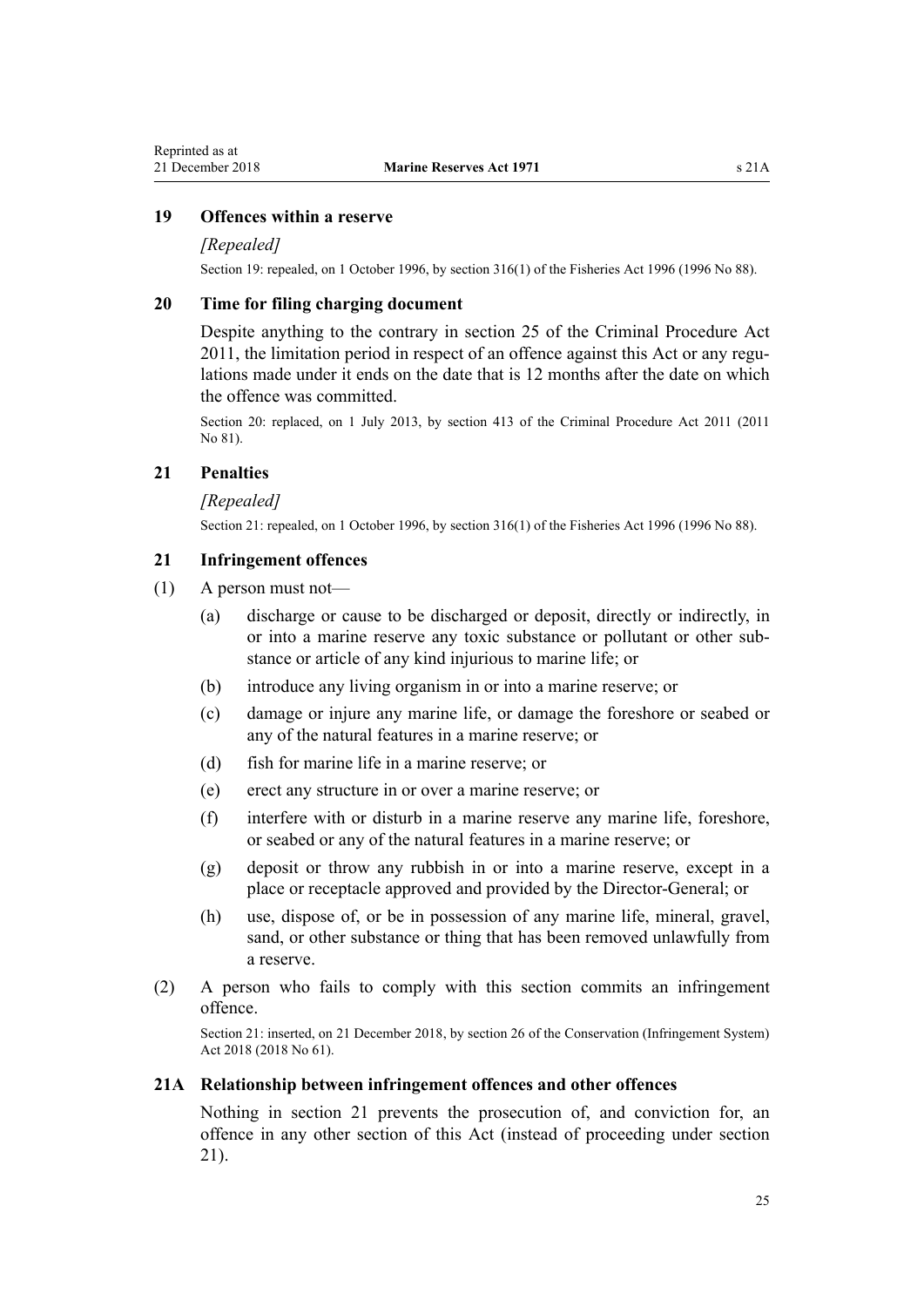<span id="page-25-0"></span>Section 21A: inserted, on 21 December 2018, by [section 26](http://legislation.govt.nz/pdflink.aspx?id=DLM7116222) of the Conservation (Infringement System) Act 2018 (2018 No 61).

#### **21B Proceedings for infringement offences**

- (1) A person who is alleged to have committed an infringement offence may either—
	- (a) be proceeded against by filing a charging document under [section 14](http://legislation.govt.nz/pdflink.aspx?id=DLM3360057) of the Criminal Procedure Act 2011; or
	- (b) be served with an infringement notice under section 21D.
- (2) If an infringement notice has been issued under section 21D, proceedings for the offence to which the notice relates may be commenced in accordance with [section 21](http://legislation.govt.nz/pdflink.aspx?id=DLM311346) of the Summary Proceedings Act 1957, and in that case the provisions of that section apply with all necessary modifications.

Section 21B: inserted, on 21 December 2018, by [section 26](http://legislation.govt.nz/pdflink.aspx?id=DLM7116222) of the Conservation (Infringement System) Act 2018 (2018 No 61).

#### **21C Who may issue infringement notices**

The Director-General may authorise a ranger, in writing, to issue infringement notices under this Act.

Section 21C: inserted, on 21 December 2018, by [section 26](http://legislation.govt.nz/pdflink.aspx?id=DLM7116222) of the Conservation (Infringement System) Act 2018 (2018 No 61).

#### **21D Infringement notices**

- (1) A ranger authorised under section 21C may issue an infringement notice to a person if the ranger believes on reasonable grounds that the person is committing, or has committed, an infringement offence.
- (2) The ranger may deliver the infringement notice (or a copy of it) in person to the person alleged to have committed an infringement offence or send the notice by post addressed to that person's last known place of residence or business.
- (3) An infringement notice (or a copy of it) sent by post to a person under subsection (2) is to be treated as having been served on that person when it was posted.
- (4) An infringement notice must be in the prescribed form and must contain the following particulars:
	- (a) such details of the alleged infringement offence as are sufficient to fairly inform a person of the time, place, and nature of the alleged offence; and
	- (b) the amount of the infringement fee; and
	- (c) the address of the place at which the infringement fee may be paid; and
	- (d) the time within which the infringement fee must be paid; and
	- (e) a summary of the provisions of [section 21\(10\)](http://legislation.govt.nz/pdflink.aspx?id=DLM311346) of the Summary Proceedings Act 1957; and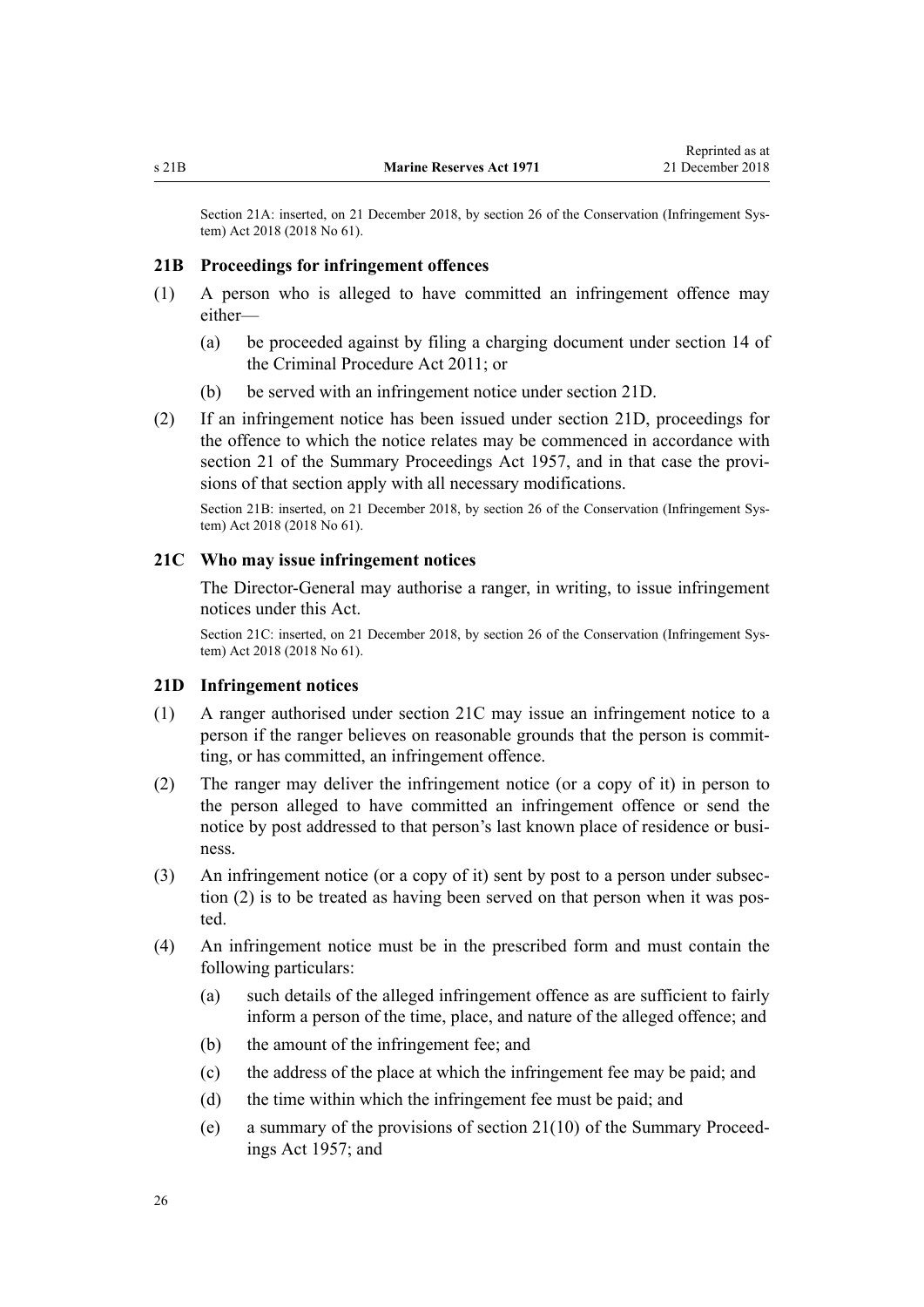- <span id="page-26-0"></span>(f) a statement that the person served with the notice has a right to request a hearing; and
- (g) a statement of what will happen if the person served with the notice neither pays the infringement fee nor requests a hearing; and
- (h) any other particulars that may be prescribed.

Section 21D: inserted, on 21 December 2018, by [section 26](http://legislation.govt.nz/pdflink.aspx?id=DLM7116222) of the Conservation (Infringement System) Act 2018 (2018 No 61).

#### **21E Reminder notices**

A reminder notice must be in the prescribed form, and must include the same particulars, or substantially the same particulars, as the infringement notice.

Section 21E: inserted, on 21 December 2018, by [section 26](http://legislation.govt.nz/pdflink.aspx?id=DLM7116222) of the Conservation (Infringement System) Act 2018 (2018 No 61).

### **21F Payment of infringement fees**

All infringement fees paid in respect of infringement offences must be paid into a Crown Bank Account.

Section 21F: inserted, on 21 December 2018, by [section 26](http://legislation.govt.nz/pdflink.aspx?id=DLM7116222) of the Conservation (Infringement System) Act 2018 (2018 No 61).

#### **21G Penalties for infringement offences**

A person who commits an infringement offence is liable on conviction to—

- (a) the infringement fee prescribed in regulations for that offence; or
- (b) a fine imposed by a court not exceeding the maximum fine prescribed in regulations for that offence.

Section 21G: inserted, on 21 December 2018, by [section 26](http://legislation.govt.nz/pdflink.aspx?id=DLM7116222) of the Conservation (Infringement System) Act 2018 (2018 No 61).

### **22 Boundaries of marine reserves to be marked**

- (1) Subject to subsection (2), the Director-General may cause to be marked and at all times to be kept marked, by means of such beacons, lights, buoys, or marks as the Director-General considers may be necessary, the boundaries of the marine reserve.
- (2) The Director-General shall act under this section only with the concurrence of the Secretary for Transport.

Section 22: replaced, on 10 April 1990, by [section 58](http://legislation.govt.nz/pdflink.aspx?id=DLM208791) of the Conservation Law Reform Act 1990 (1990 No 31).

#### **23 Rights of access and navigation**

(1) Subject to any regulations made under this Act, any right of access to or upon any foreshore or part of the foreshore comprised in any marine reserve or any right of navigation (other than anchorage) through or across any water at any material time comprised in any marine reserve shall remain unaffected.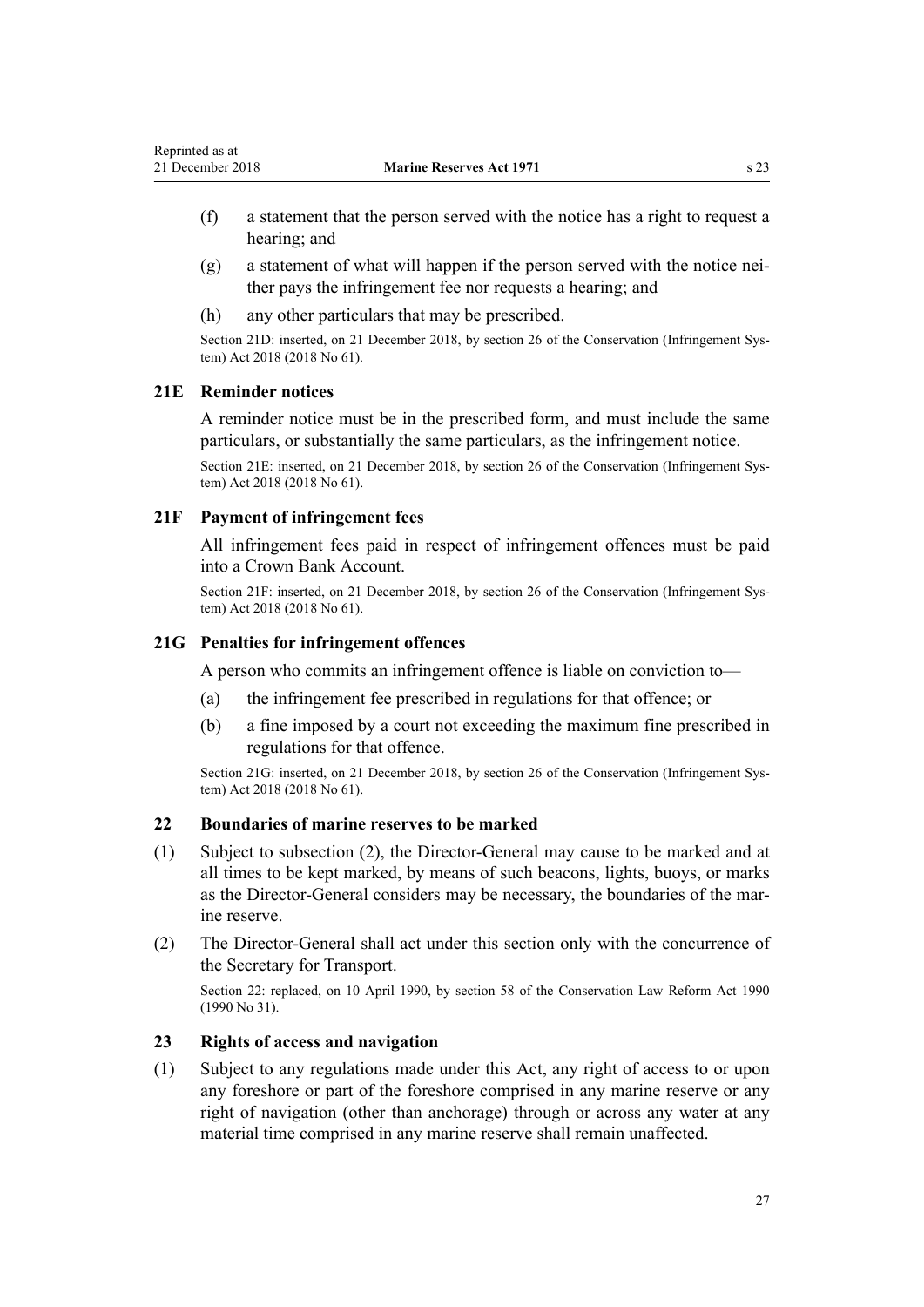<span id="page-27-0"></span>(2) Notwithstanding anything in this Act, or in any regulations made under this Act, in time of stress or emergency any vessel may anchor within a marine reserve and such measures may be taken by any person to avoid loss of human life or of property or injury to human life or to property as in the circumstances shall be expedient.

Section 23(1): amended, on 10 April 1990, by [section 59\(a\)](http://legislation.govt.nz/pdflink.aspx?id=DLM208793) of the Conservation Law Reform Act 1990 (1990 No 31).

Section 23(2): amended, on 10 April 1990, by [section 59\(b\)](http://legislation.govt.nz/pdflink.aspx?id=DLM208793) of the Conservation Law Reform Act 1990 (1990 No 31).

### **24 Regulations**

- (1) The Governor-General may from time to time, by Order in Council, make, either generally or with respect to any specified marine reserve, all such regulations as are necessary for the due administration of, and for giving full effect to, the provisions of this Act.
- (2) Without limiting the generality of subsection (1), any such regulations may—
	- (a) provide for the management, safety, and preservation of reserves, the conduct and control of scientific study within reserves, and the safety and preservation of the marine life in reserves:
	- (b) provide for the keeping of order in any reserve:
	- (c) authorise the Director-General to exclude the public from any specified part or parts of any reserve:
	- (d) prescribe the conditions on which persons shall have access to or be excluded from any reserve or part of any reserve:
	- (e) prescribe the conditions on which persons may remain within any reserve:
	- (f) prescribing offences in respect of the contravention of or non-compliance with any regulations made under this section, and the amount of the fines that may be imposed on conviction in respect of any such offences, which fines shall be an amount not exceeding \$2,500:
	- (g) prescribe infringement offences for the contravention of regulations made under this Act:
	- (h) prescribe penalties for infringement offences, which,—
		- (i) in the case of infringement fees, must not be more than \$1,000; and
		- (ii) in the case of maximum fines, must not be more than twice the amount of the infringement fee for the offence:
	- (i) prescribe information to be included in infringement notices and reminder notices.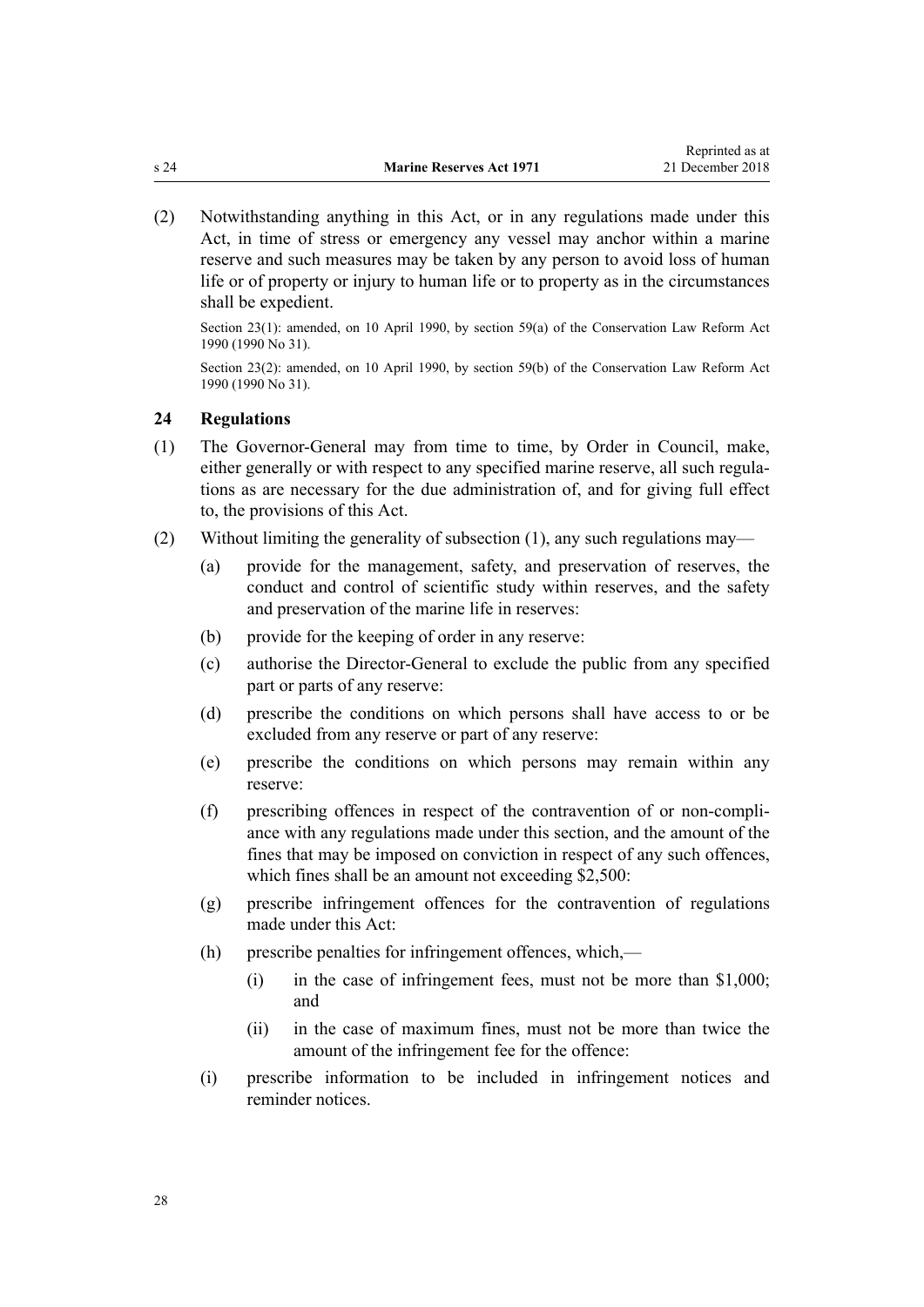<span id="page-28-0"></span>Section 24(2): inserted, on 10 April 1990, by [section 60](http://legislation.govt.nz/pdflink.aspx?id=DLM208794) of the Conservation Law Reform Act 1990 (1990 No 31).

Section 24(2)(f): amended, on 1 July 2013, by [section 413](http://legislation.govt.nz/pdflink.aspx?id=DLM3360714) of the Criminal Procedure Act 2011 (2011) No 81).

Section 24(2)(f): amended, on 1 October 1996, by [section 316\(1\)](http://legislation.govt.nz/pdflink.aspx?id=DLM399975) of the Fisheries Act 1996 (1996 No 88).

Section 24(2)(g): inserted, on 21 December 2018, by [section 27](http://legislation.govt.nz/pdflink.aspx?id=DLM7116231) of the Conservation (Infringement System) Act 2018 (2018 No 61).

Section 24(2)(h): inserted, on 21 December 2018, by [section 27](http://legislation.govt.nz/pdflink.aspx?id=DLM7116231) of the Conservation (Infringement System) Act 2018 (2018 No 61).

Section 24(2)(i): inserted, on 21 December 2018, by [section 27](http://legislation.govt.nz/pdflink.aspx?id=DLM7116231) of the Conservation (Infringement System) Act 2018 (2018 No 61).

#### **25 Consequential amendment**

#### *[Repealed]*

Section 25: repealed, on 1 October 1975, by section 9 of the Petroleum Amendment Act 1975 (1975 No 43).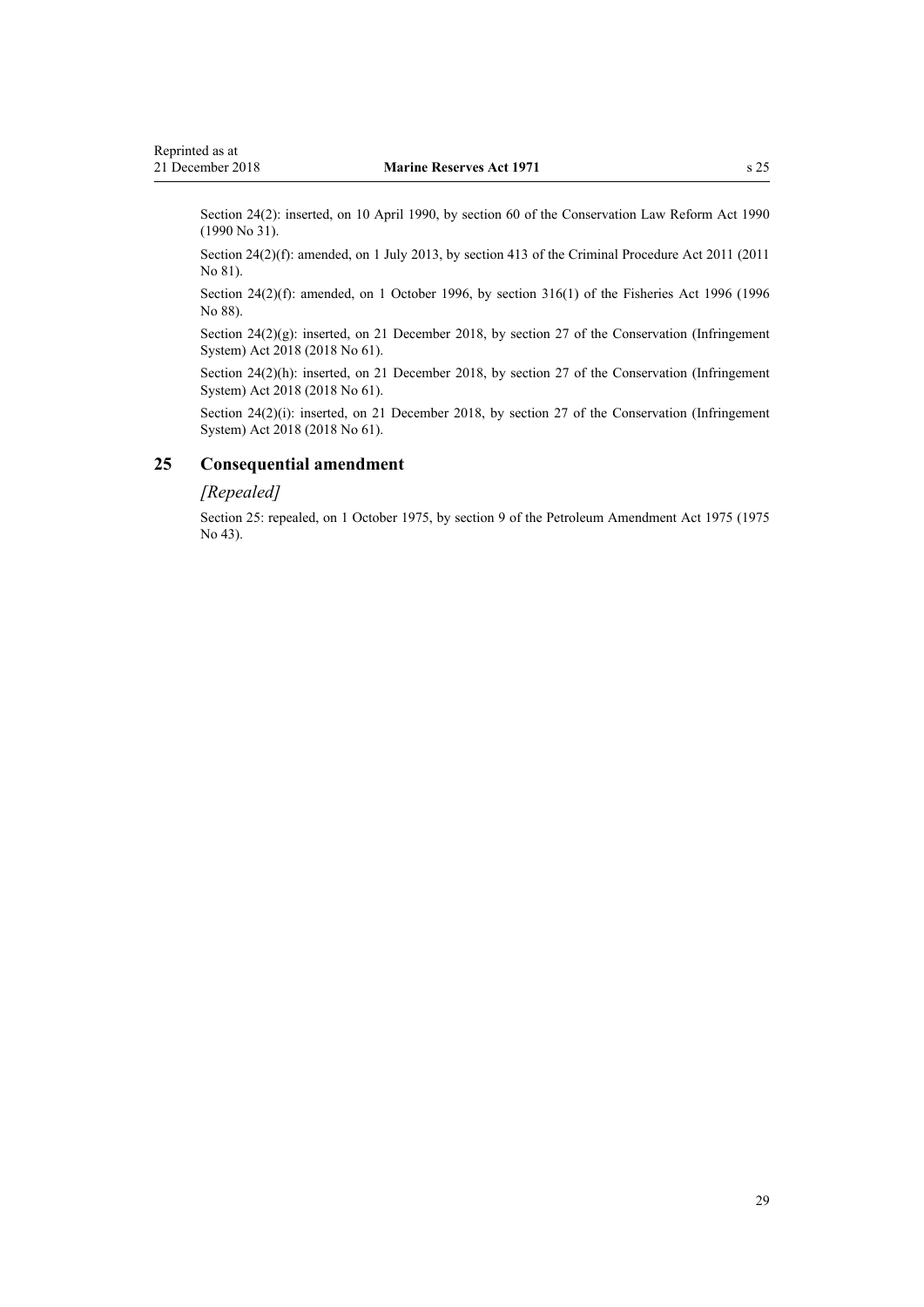#### **Reprints notes**

#### *1 General*

This is a reprint of the Marine Reserves Act 1971 that incorporates all the amendments to that Act as at the date of the last amendment to it.

#### *2 Legal status*

Reprints are presumed to correctly state, as at the date of the reprint, the law enacted by the principal enactment and by any amendments to that enactment. [Section 18](http://legislation.govt.nz/pdflink.aspx?id=DLM2998516) of the Legislation Act 2012 provides that this reprint, published in electronic form, has the status of an official version under [section 17](http://legislation.govt.nz/pdflink.aspx?id=DLM2998515) of that Act. A printed version of the reprint produced directly from this official electronic version also has official status.

#### *3 Editorial and format changes*

Editorial and format changes to reprints are made using the powers under [sec](http://legislation.govt.nz/pdflink.aspx?id=DLM2998532)[tions 24 to 26](http://legislation.govt.nz/pdflink.aspx?id=DLM2998532) of the Legislation Act 2012. See also [http://www.pco.parlia](http://www.pco.parliament.govt.nz/editorial-conventions/)[ment.govt.nz/editorial-conventions/](http://www.pco.parliament.govt.nz/editorial-conventions/).

#### *4 Amendments incorporated in this reprint*

Conservation (Infringement System) Act 2018 (2018 No 61): [Part 3](http://legislation.govt.nz/pdflink.aspx?id=DLM7116207) District Court Act 2016 (2016 No 49): [section 261](http://legislation.govt.nz/pdflink.aspx?id=DLM6942680) Search and Surveillance Act 2012 (2012 No 24): [section 276](http://legislation.govt.nz/pdflink.aspx?id=DLM2137026) Criminal Procedure Act 2011 (2011 No 81): [section 413](http://legislation.govt.nz/pdflink.aspx?id=DLM3360714) Policing Act 2008 (2008 No 72): [section 116\(a\)\(ii\)](http://legislation.govt.nz/pdflink.aspx?id=DLM1102349) New Zealand Geographic Board (Ngā Pou Taunaha o Aotearoa) Act 2008 (2008 No 30): [section 38](http://legislation.govt.nz/pdflink.aspx?id=DLM1065526) Local Government Act 2002 (2002 No 84): [section 262](http://legislation.govt.nz/pdflink.aspx?id=DLM174088) Sentencing Act 2002 (2002 No 9): [section 186](http://legislation.govt.nz/pdflink.aspx?id=DLM137267) Fisheries Act 1996 (1996 No 88): [section 316\(1\)](http://legislation.govt.nz/pdflink.aspx?id=DLM399975) Territorial Sea, Contiguous Zone, and Exclusive Economic Zone Amendment Act 1996 (1996 No 74): section 5(4) Conservation Law Reform Act 1990 (1990 No 31): [Part 2](http://legislation.govt.nz/pdflink.aspx?id=DLM208764) State-Owned Enterprises Amendment Act 1987 (1987 No 117): section 11(1) Conservation Act 1987 (1987 No 65): [section 65\(1\)](http://legislation.govt.nz/pdflink.aspx?id=DLM106995) Public Works Act 1981 (1981 No 35): [section 248\(1\)](http://legislation.govt.nz/pdflink.aspx?id=DLM48604) Marine Reserves Amendment Act 1980 (1980 No 121) Coal Mines Act 1979 (1979 No 21): section 268(2) Marine Reserves Amendment Act 1977 (1977 No 136) Territorial Sea, Contiguous Zone, and Exclusive Economic Zone Act 1977 (1977 No 28): [section](http://legislation.govt.nz/pdflink.aspx?id=DLM442752) [33\(1\)](http://legislation.govt.nz/pdflink.aspx?id=DLM442752) Government Superannuation Fund Amendment Act 1976 (1976 No 30): [section 3\(3\)](http://legislation.govt.nz/pdflink.aspx?id=DLM439001) Marine Reserves Amendment Act 1975 (1975 No 90) Petroleum Amendment Act 1975 (1975 No 43): section 9